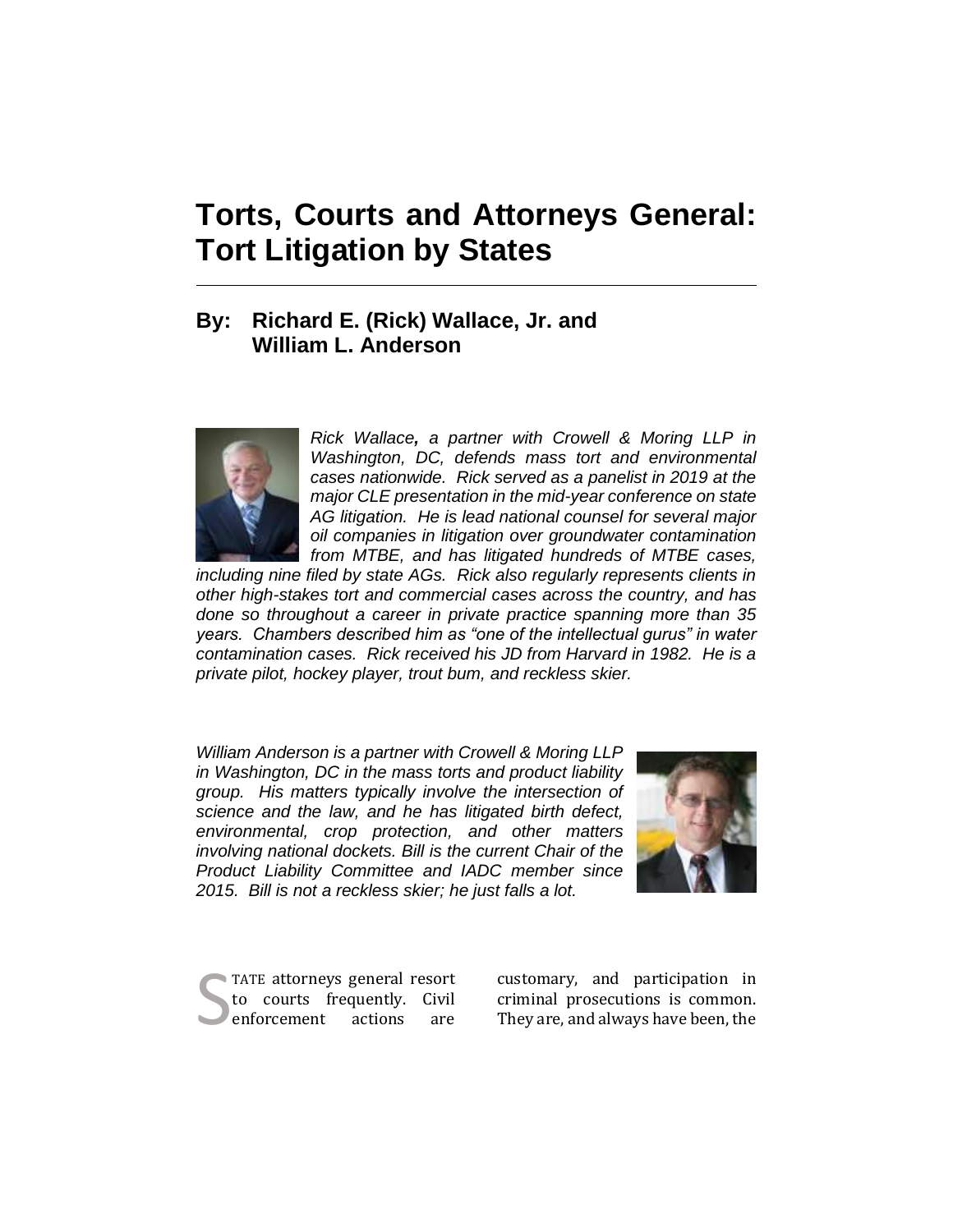kind of state proceedings entrusted to AGs. Among state officials, the AGs are uniquely capable of bringing actions of this sort on behalf of their constituents.

In recent years, however, state attorneys general have increasingly brought actions for which they are ill-equipped, occasionally acting contrary to the legislative and regulatory bodies that represent the same constituents. Relying largely on private contingency counsel, AGs are filing tort claims against companies and industries demanding that judges and juries award them money damages.

In tort litigation, attorneys general eschew the standards of conduct set by legislation and regulation and instead invoke nebulous theories of liability such as nuisance, negligence and product defect. They seek to have defendants judged according to vague notions of what conduct is "offensive" in the case of nuisance, or "unreasonable" in the case of negligence, or overly "risky" in the case of product liability. They even seek to punish defendants for conduct that is or was expressly authorized, or even compelled, by state law and regulations. They demand from juries both compensatory and punitive damages.

Such nebulous actions are illsuited for the offices entrusted with enforcing state laws. In addition, the unseemly alliance of state attorneys general with plaintiff attorneys, coupled with the lure of large verdicts for state coffers, has produced a form of tort/product litigation that is largely unfair to defendants and that courts should rein in – and several already have, as discussed below.

Section I of this article provides an overview of the chief differences between regulation and tort litigation, which illustrate important advantages of the former and limitations on the latter. Section II is a brief summary of the nebulous tort theories that state attorneys general invoke. Section III presents numerous examples of recent tort cases brought by state AGs. Section IV offers some practical suggestions for counsel defending against such cases.

#### **I. Litigation versus Regulation**

Courts have important roles to play in deciding enforcement actions brought by states, meaning litigation that states file in order to compel compliance with legislative or regulatory standards. Judges can amplify or clarify or limit or even invalidate legislative and regulatory standards. To that extent, judges augment the work of regulators and legislators, and they usually pay great deference to that work. Juries typically do not play a role in enforcement actions.

State attorneys general make very different use of judges and juries when they bring common law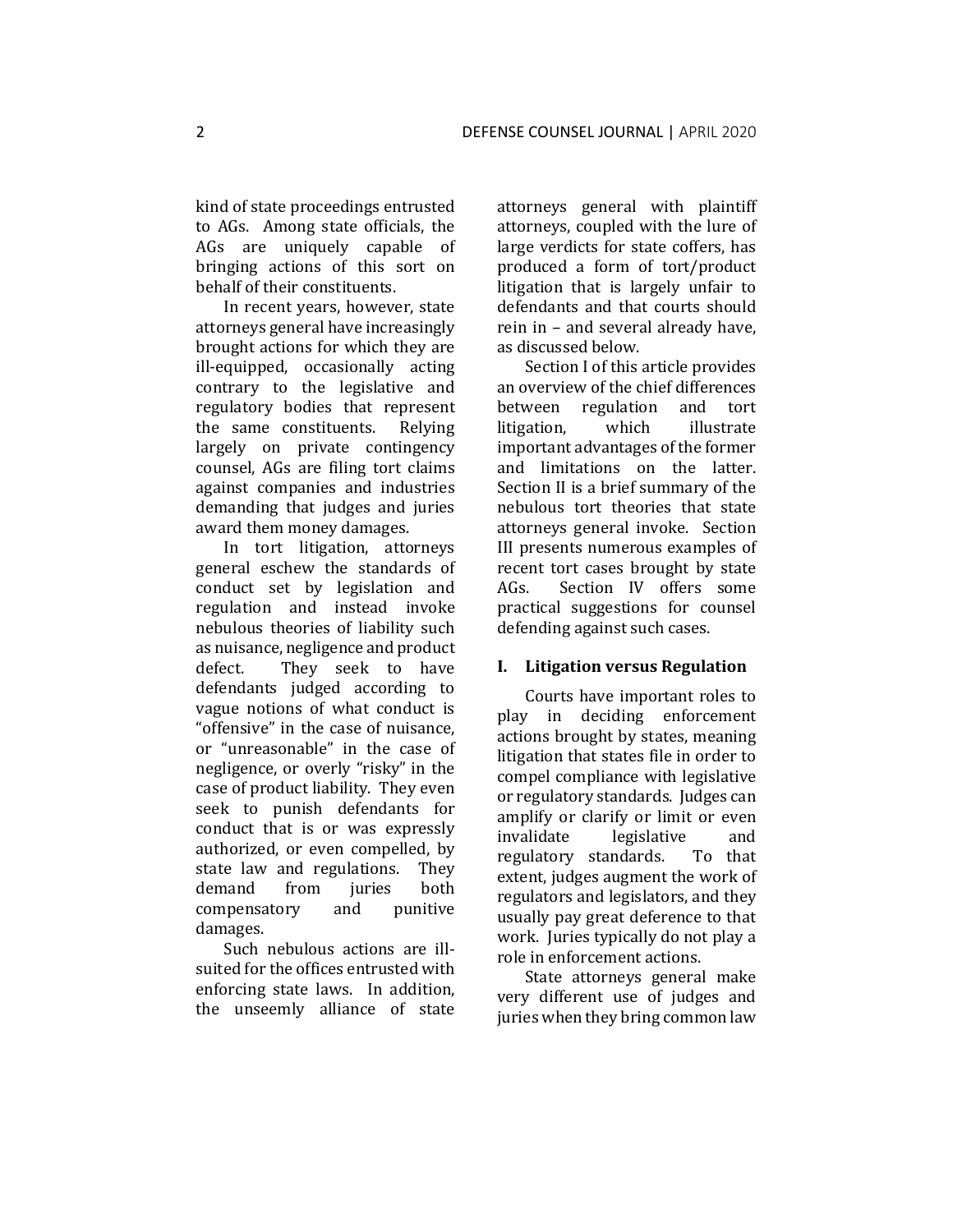claims and seek money damages and even punitive damages. In these cases, they essentially pray for the courts, and especially juries, to apply vague common law notions rather than to enforce specific regulatory or statutory standards. The use of common law litigation by state attorneys general in this context, rather than rulemaking or legislating, is questionable if not objectionable for a host of reasons, not least because the litigation process is ill-suited to the task of determining and applying standards of conduct or providing remedies other than money damages.

Three main features characterize the process by which states enact legislation and promulgate regulations: (1) an open and public comment period and hearings affording all interested parties an opportunity to participate and be heard; (2) substantive expertise among regulators and frequently legislative staff in the affected subject matter; and (3) a final product that provides clear and enforceable standards and directives which are broadly applicable. By contrast, litigation especially litigation over common law claims—may be defined by the very absence of these three attributes.

# **A. No Public Comment or Participation**

In rulemaking, a proposed standard is typically published for public review and comment, and stakeholders of all sorts are allowed to participate in the process. Usually, written comments are invited and made part of an official record. Open hearings are usually held where stakeholders can present views directly to decisionmakers, typically regulators. As a result, standards generally reflect a range of interests, viewpoints, and considerations. Activists and industry advocates and everyone in between can be heard.

Litigation, of course, is a form of dispute resolution involving just the parties before the court, the plaintiffs and the defendants. Other stakeholders can rarely be heard. And there is virtually never an open invitation for public comment. Amici can occasionally be heard, but that is rare and by no means assured.

## **B. No Expertise in Science Among Judges or Jurors**

In the rulemaking process, the initial proposals, subsequent comments and debates, and the ultimate standards are often developed with insights by real experts, including specialists in such highly technical fields as pharmacology, public health, hydrogeology, toxicology, risk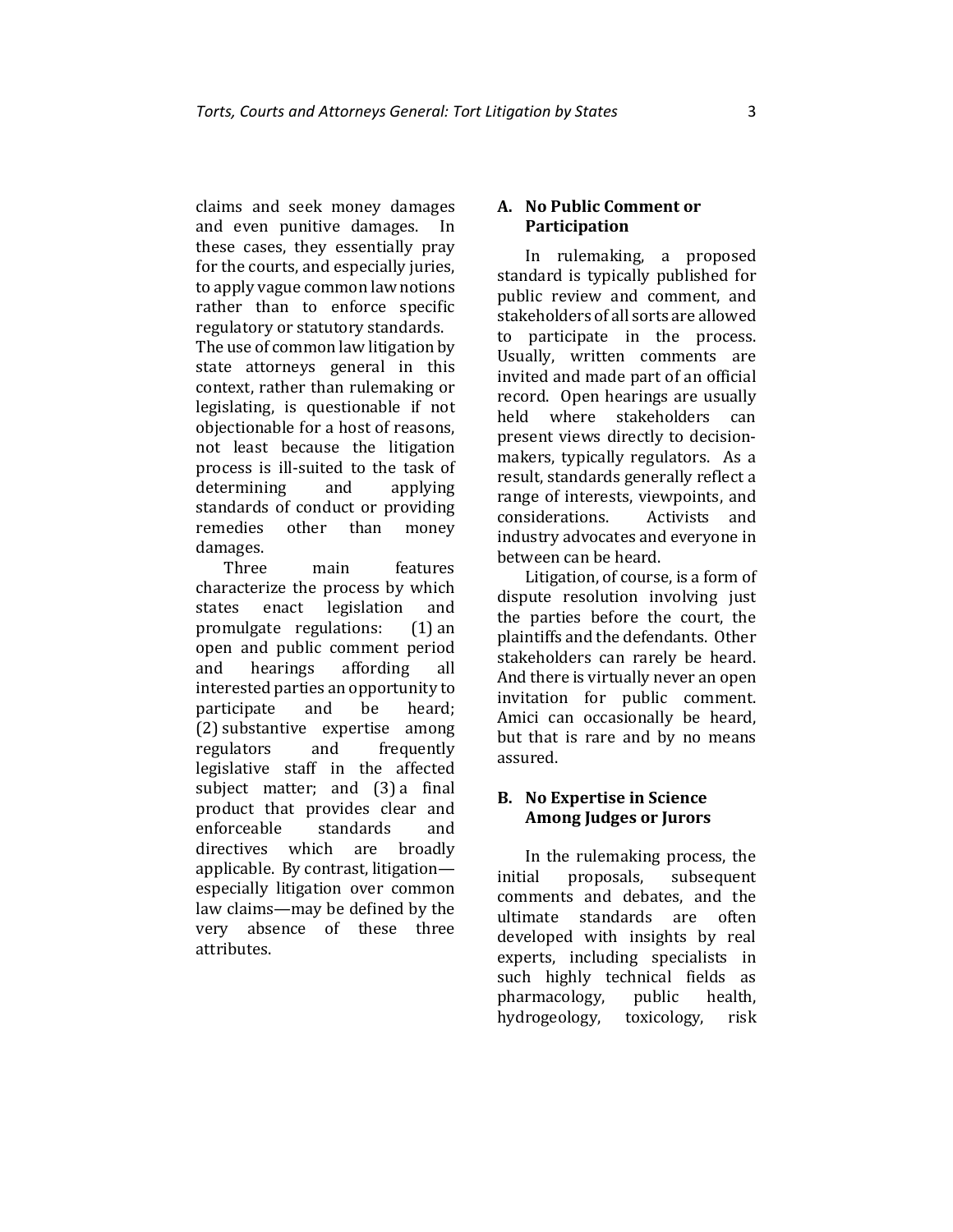assessment, industrial operations, and social policy, not to mention in regulatory procedure. Most regulatory agencies have experts in these disciplines on staff, and many also engage outside experts for assistance. Agencies also have access to the full range of scientific literature on these subjects. Just as importantly, because these processes play out over the course of months and sometimes years, they have the time to spend assuring they gather all the data and science needed to inform a rational decision. As a result, standards should reflect sound science and a solid technical basis. Standards should also be protective of human health and welfare, as well as other public interests.

By contrast, judges and juries generally have no expertise in any of the many scientific and technical disciplines that bear on decisions in litigation. The litigants may be experts in relevant fields, and they can hire experts to submit reports and testify. Judges can also call on independent experts, though that is rare. Ultimately, however, the decision in any case rests with judges trained in the law, not in the substantive disciplines that matter, or by lay jurors with no special training whatsoever.

# **C. No Clear and Enforceable Standards or Guidelines**

The product of the rulemaking process is generally a specific standard or rule, or set of standards and rules. These are typically written by expert regulators and published for all to see. They can be applied in the field or the marketplace and can be understood and followed by the regulated community. As a result, standards should provide clear direction for all affected stakeholders, including regulators and businesses.

Judicial opinions and judgments, by contrast, especially those based on common law claims, merely adjudicate the disputes between the parties to any given case. Judicial opinions can set normative standards that others might do well to follow lest they face similar litigation. But, just as the common law reflects broad and vague principles, likewise court decisions on common law claims merely build on nebulous principles that might or might not be followed in subsequent cases.

# **II. Nebulous Common Law Tort Theories**

The common law is the body of general rules and doctrines derived from basic and ancient principles and customs, and thence from court rulings applying those principles and customs over the ages in cases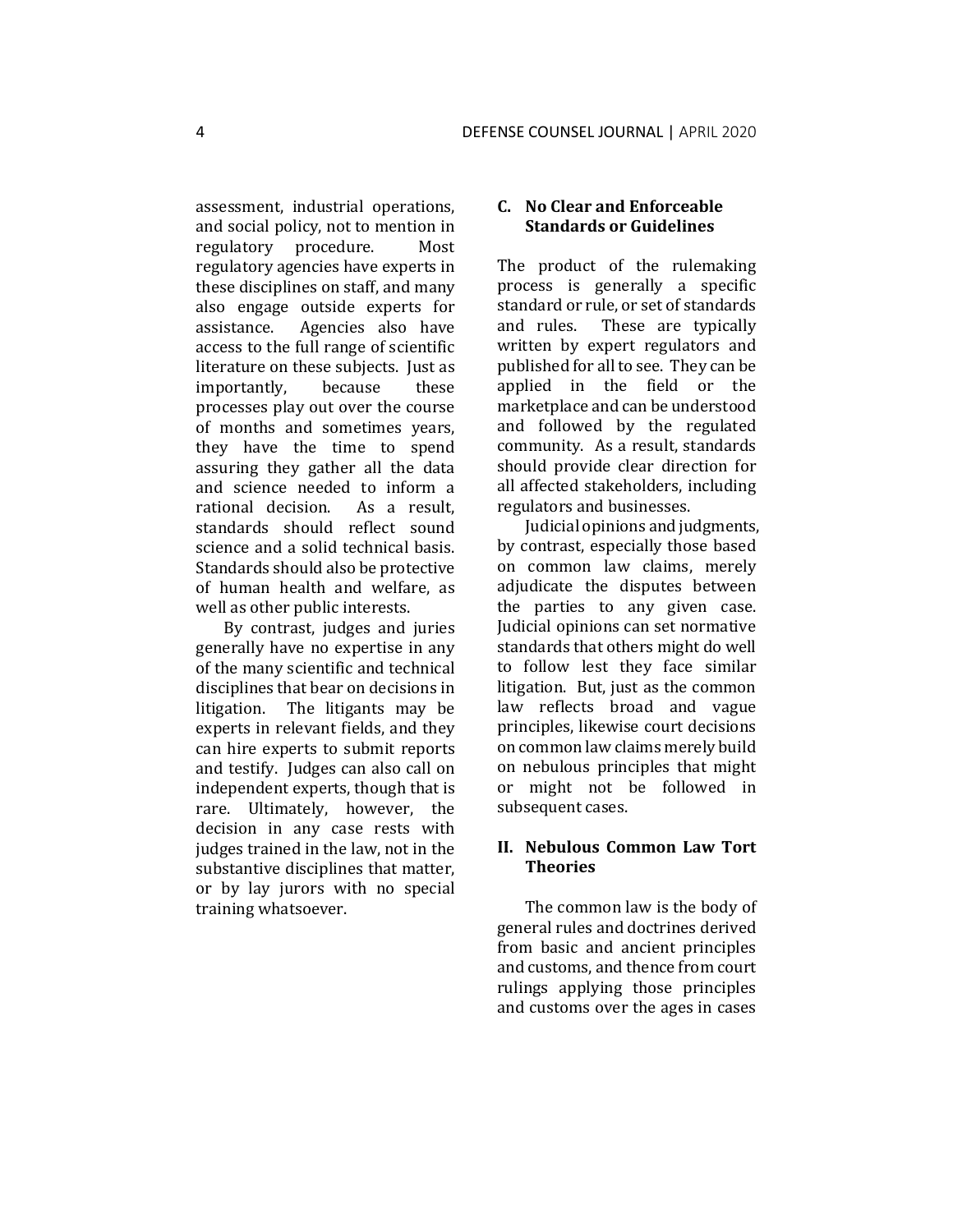involving specific parties. Common law is generally and vaguely rooted in the unwritten law of ancient England. Common law is divined and applied by judges for particular cases. It is distinguished from the enactments of legislatures and executive or administrative bodies, which are applied to whole jurisdictions or large categories of people or entities. Common law is used in countries comprising only about one-third of the world's population, mainly in England and its former colonies, including the United States.

Courts do not just apply common law, they create it, too. Frequently, courts will apply basic notions of equity and fairness to modern circumstances that were previously inconceivable. They use time-tested principles from the common law to define claims and fashion remedies for cyber torts, for example, or the private use of drones. Some judges even make up new principles and theories, and if those new theories are adopted by other courts also, the theories may attain the status of accepted doctrines forming part of the fabric of common law.

Common law is an everevolving set of principles, adapted to the times, molded, shaped and sometimes created out of whole cloth by judges across the country. They hew to established principles. They show restraint. But they nonetheless make the common law, and that makes common law somewhat unpredictable.

The common law of torts, in particular, is that body of common law principles and doctrines that apply in cases involving a breach of duty from one person or entity to another, not involving a contract or agreement. Perhaps the most amorphous of all torts is nuisance.

#### **1. Common Law Nuisance**

Common law definitions of nuisance vary widely and are extremely broad and general. According to Black's Law Dictionary, nuisance is "anything that unlawfully worketh hurt, inconvenience or damage." The definition is circular. A nuisance is anything that "unlawfully" causes damage. But a nuisance need not be against some written law such as a statute or regulation. Rather, a nuisance is unlawful if it is against the common law of nuisance. So, what is against the common law of nuisance is that which is against the common law of nuisance.

One federal appellate court has described common law nuisance as an "all-purpose tort that encompasses a truly eclectic range of activities."1 That court offered a list of examples of activities deemed

<sup>1</sup> N. Carolina, ex rel. Cooper v. Tennessee Valley Auth., 615 F.3d 291, 301 (4th Cir. 2010).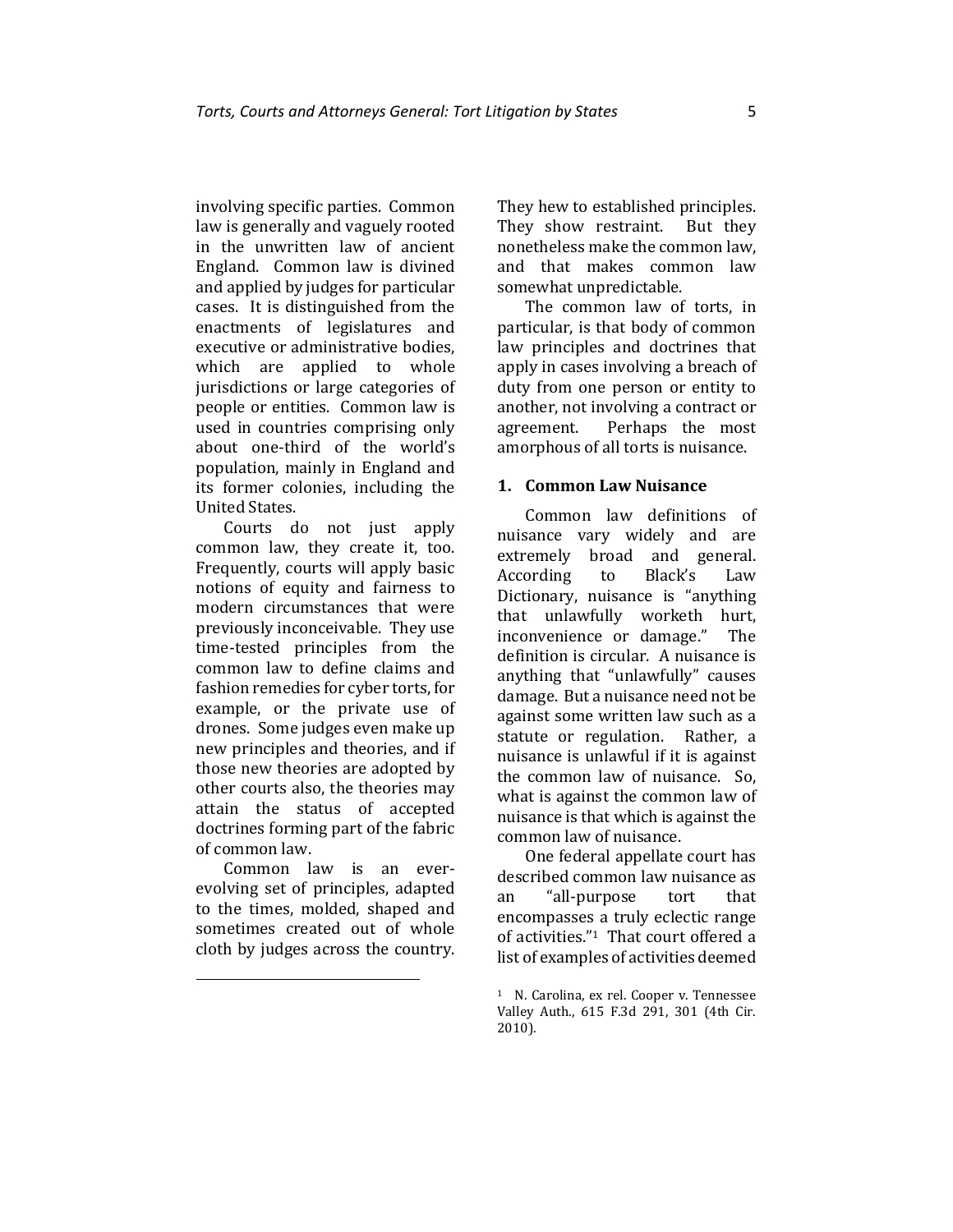to have constituted a nuisance, taken from a compendium of older cases. The examples include the following:

"interferences with the public health, [such as] … a malarial pond; with the public safety, [such as] … storage of explosives …; with public morals, [such as] … public profanity; … with the public comfort, [such as] … odors, smoke, dust …; and … such unclassified offenses as … being a common scold."<sup>2</sup>

Before the age of regulation, nuisance claims in courts played an important role in curbing annoyances such as blasting, roaming livestock and the discharge of wastewater. These activities are now closely regulated, of course.

#### **2. Common Law Negligence**

Negligence is a likewise vague theory rooted in common law. It is meant to allow a remedy such as the recovery of damages from one who breaches a duty of care by acting in a negligent manner. That begs the question of what conduct is negligent.

Case law gives the concept of negligence a patina of objectivity by applying supposedly objective

standards. Courts created the fiction of the reasonable person to define permissible conduct and distinguish it from negligence in actions involving individuals. In cases involving corporations, the standard is frequently derived from the conduct of other companies in the same industry, and conduct may be deemed negligent if it deviates from the standards of other corporations.

Negligence *per se* is a special brand of the common law theory applied where conduct violates a statute or regulation. In this sense, the common law draws on stateprescribed standards to determine what constitutes negligence.

In cases brought by state attorneys general, however, the conduct that the states allege should be actionable under a negligence standard is generally not contrary to a state regulation or statute. If it were, the state could simply bring an enforcement action and would have no cause to resort to common law theories. As will be seen in examples of recent tort suits by state AGs, the conduct the AGs challenge is frequently expressly permitted by state law, such as emissions by power plants; the use of MTBE in gasoline—which was not only permitted but also effectively mandated by both state and federal law; the lawful disposal of chemicals at facilities pursuant to state permits; and the distribution

<sup>2</sup> *Id.* at 301-302.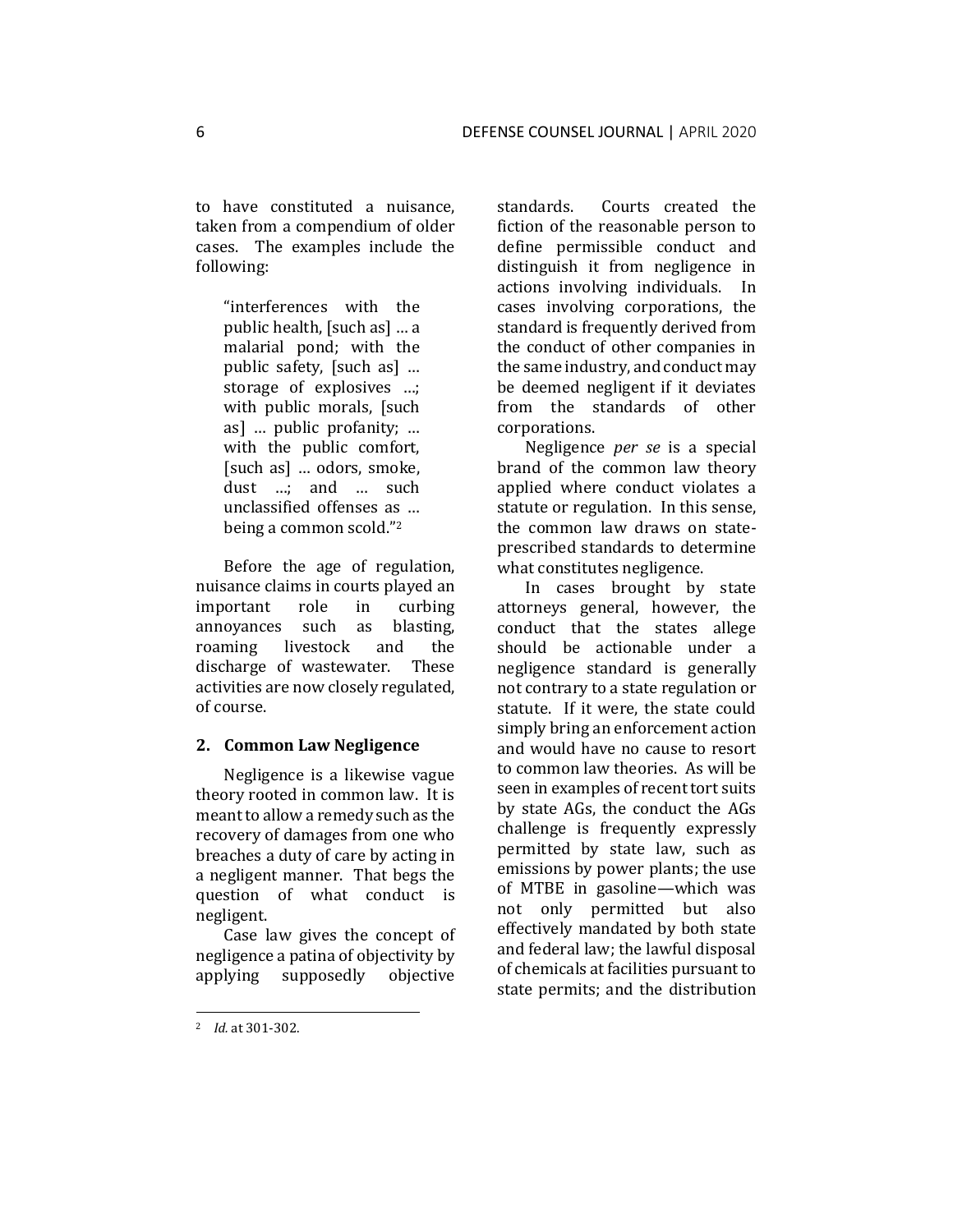of drugs that are both approved and heavily regulated by state and federal laws.

#### **3.** *Parens Patriae* **and Other Theories of Standing**

Another unique characteristic of common law tort litigation by states is the power or standing that states invoke purportedly on behalf of their residents. The *parens patriae* doctrine can authorize state attorneys general to bring certain actions under certain circumstances for the benefit of private parties who are subjects or citizens of the state, just as a parent or guardian might bring actions on behalf of minor children or incompetent persons.

State suits based on this doctrine present thorny issues of *res judicata* or claim preclusion. If a state asserts a claim on behalf of a private party then the state must also extinguish the right of the private party to bring that claim individually, lest the defendant would face the risk of double recovery. The potential conflict between the state acting as *parens patriae* and the interests of the individual can be acute. For example, where a state sues for groundwater contamination and seeks damages for the cost to treat private wells, that action effectively precludes a private well owner from suing for the same treatment of the same contamination. It is difficult to define the limits of a

state's *parens patriae* power, but this much is clear: some claims are too private and personal for the state to usurp, such as claims for loss in property value and personal injury. Other claims might be brought by the state, though the conditions that would warrant the state to sue on behalf of private parties remain unclear. This ambiguity leaves room for defendants to contest virtually any *parens patriae* claims.

## **III. Examples of Tort Litigation by State Attorneys General**

#### **A. State Suits Over Cross-Border Emissions**

Two cases over cross-border emissions provide illuminating examples of sharp contrasts among states and courts over the very viability of common law tort claims by states. In just these two cases, a total of 42 states took positions as parties or *amici* for or against the use of common law nuisance claims by states. Likewise, seven trial and appellate court judges issued opinions on that subject in these cases. They all split in dramatic fashion. Of the states, 21 supported the nuisance claims, 21 opposed, and 2 took different positions in the different cases. Of the judges, three allowed the claims while four rejected them, and justices of the U.S. Supreme Court split 4 to 4.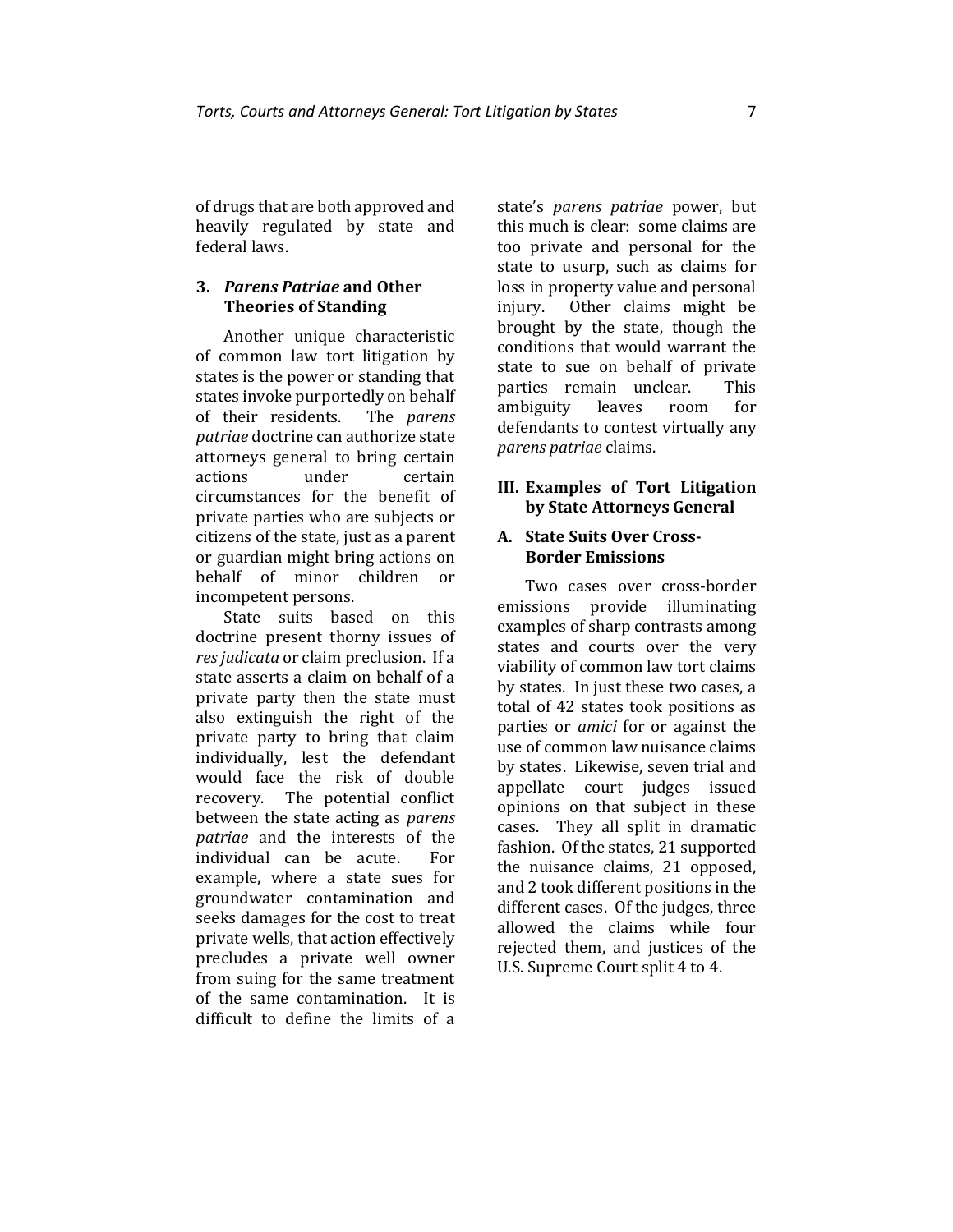# **1.** *North Carolina v. The Tennessee Valley Authority***<sup>3</sup>**

In 2006, the Attorney General of North Carolina brought a common law nuisance suit against the Tennessee Valley Authority seeking to reduce the amount of emissions generated at various TVA coal-fired power plants in Alabama and Tennessee. Three years later, in 2009, the federal district court in North Carolina issued its decision. The judge acknowledged in the decision that the principles of public nuisance "are less welladapted than administrative relief to the task of implementing the sweeping reforms that North Carolina desires,"<sup>4</sup> yet the judge ruled in favor of the state and ordered the TVA to install certain pollution control technologies on four plants within 100 miles of North Carolina at an estimated cost of several billion dollars. The emissions of which North Carolina complained, and which the district court ruled constituted an unlawful nuisance, were all expressly authorized by permits issued in compliance with clean air statutes and regulations of the federal government and the states of Tennessee and Alabama where the plants were located. It was undisputed that the TVA was

complying with regulatory standards. Still, the court held that its emissions were impermissible under common law principles of nuisance.

The TVA appealed to the Fourth Circuit Court of Appeals. Twentyone states weighed in as *amici curiae*, submitting their views in opposing briefs. Six filed in support of the TVA; fifteen filed in support of North Carolina urging that the courts allow a common law nuisance claim to trump legislative and regulatory standards.

In 2010, the appeals court issued a thorough opinion reversing the district court. Some excerpts from the appellate court decision bear quoting:

- "It is difficult to understand how an activity expressly permitted and extensively regulated by both federal and state government could somehow constitute a public nuisance." 5
- "The district court's wellmeaning attempt to reduce air pollution cannot alter the fact that its decision threatens to scuttle the extensive system of anti-pollution mandates that

<sup>3</sup> N. Carolina ex rel. Cooper v. Tennessee Valley Auth*.*, 593 F. Supp.2d 812 (W.D.N.C. 2009), *rev'd and remanded*, 615 F.3d 291 (4th Cir. 2010).

<sup>4</sup> *Id*. at 817.

<sup>5</sup> *N. Carolina, ex rel. Cooper*, 615 F.3d at 296.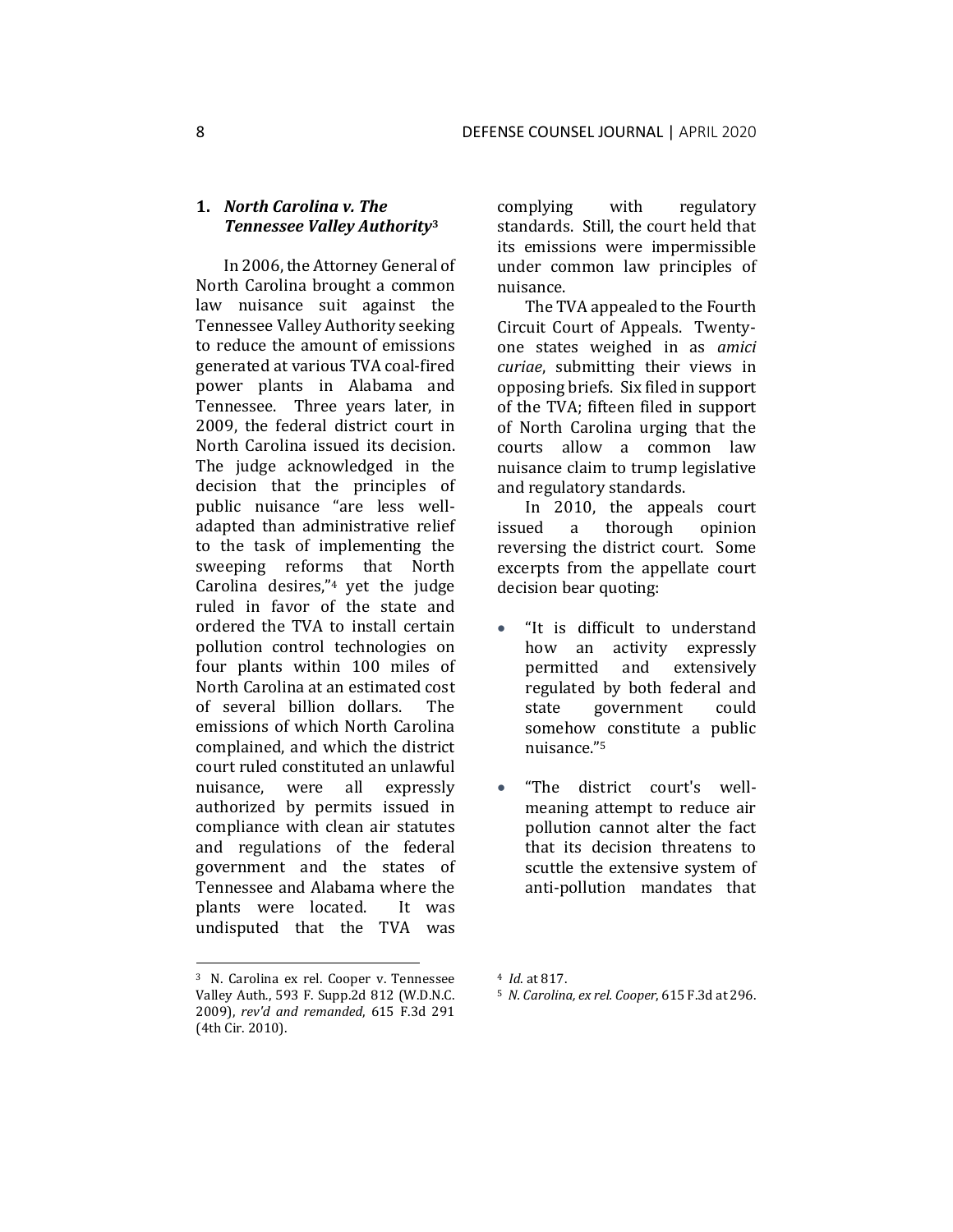promote clean air in this country." 6

- "If courts across the nation were to use the vagaries of public nuisance doctrine to overturn the carefully enacted rules governing airborne emissions, it would be increasingly difficult for anyone to determine what standards govern. Energy policy cannot be set, and the environment cannot prosper, in this way." 7
- "To replace duly-promulgated ambient air quality standards with standards whose content must await the uncertain twists and turns of litigation will leave whole states and industries at sea and potentially expose them to a welter of conflicting court orders across the country."<sup>8</sup>
- "It is crucial therefore that courts in this highly technical arena respect the strengths of the agency processes…. Regulations and permits, while hardly perfect, provide an opportunity for predictable standards that are scientifically grounded."<sup>9</sup>

• "It is not open to this court to … overturn the judgment of Congress, supplant the conclusions of agencies, and upset the reliance interests of source states and permit holders in favor of the nebulous rules of public nuisance." 10

North Carolina filed an appeal with the Supreme Court, but the TVA entered into a settlement with the state before that Court had a chance to hear the case. Under the pressure of litigation, the TVA agreed in 2011 to shut down 18 of 59 coal plants, install additional emissions controls on the remaining plants costing billions, and pay North Carolina \$11 million.<sup>11</sup>

#### **2.** *Connecticut v. American Electric Power*

In 2004, a group of eight states led by Connecticut, along with the City of New York and five NGOs, sued five of the nation's largest electric utilities, including the TVA, in federal court in New York to curb emissions that allegedly contributed to global warming. The states sued for nuisance. They claimed that the levels of emissions of carbon dioxide and other

<sup>6</sup> *Id*. at 298.

<sup>7</sup> *Id.*

<sup>8</sup> *Id*. at 301

<sup>9</sup> *Id.* at 305-306.

<sup>10</sup> *Id.* at 306.

<sup>11</sup> Laurel Passera, *NC, TVA Settle Clean Air Lawsuit,* INTERSTATE RENEWABLE ENERGY COUNCIL (April 25, 2011), available at [https://irecusa.org/2011/04/nc-tva](https://irecusa.org/2011/04/nc-tva-settle-clean-air-lawsuit/)[settle-clean-air-lawsuit/](https://irecusa.org/2011/04/nc-tva-settle-clean-air-lawsuit/) .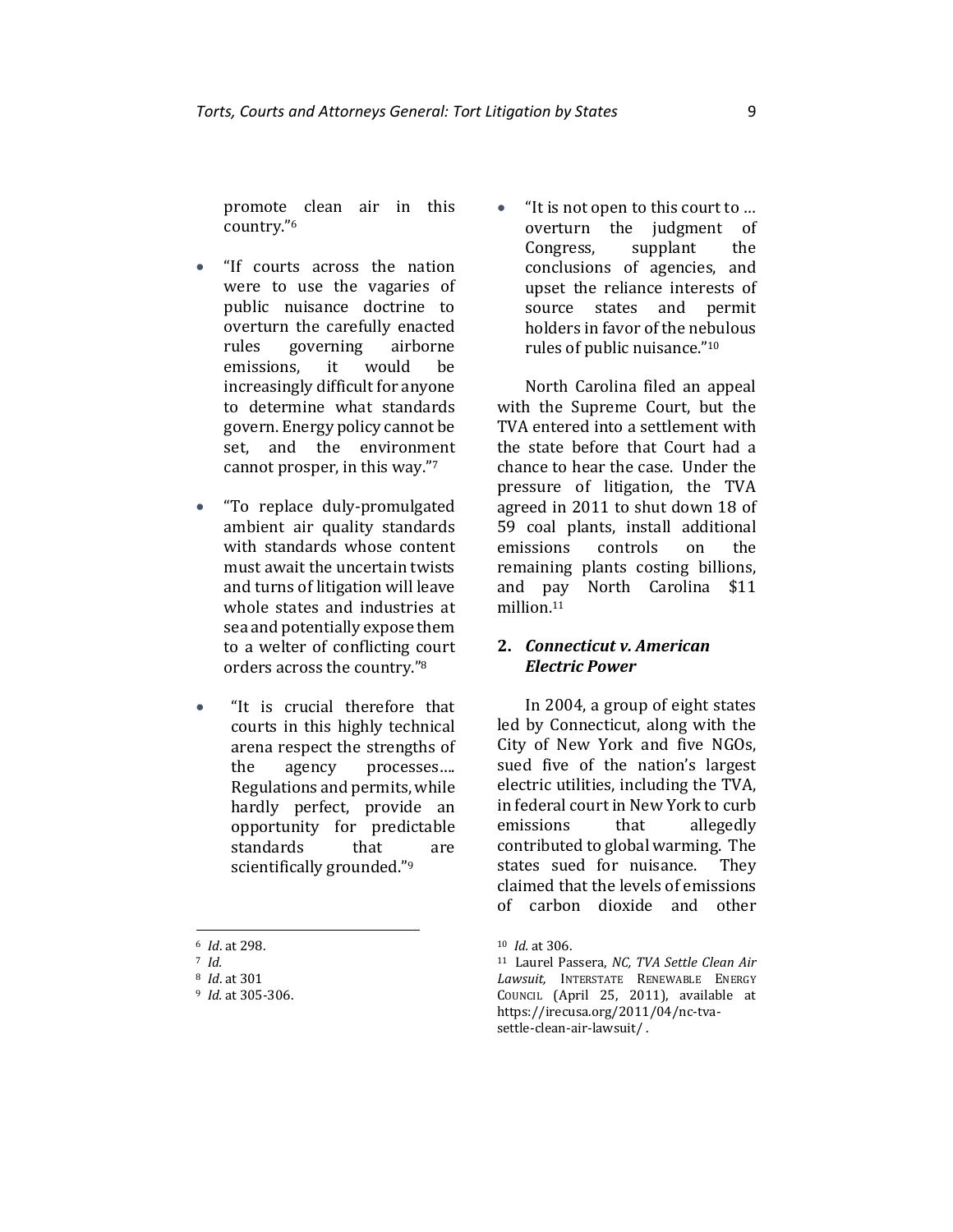greenhouse gases from the defendant utilities should be declared unlawful and be halted or enjoined based on common law claims of public nuisance.

This time, the district court ruled against the states, but a federal appeals court reversed in their favor – just the opposite of what happened in *North Carolina v. TVA*. The United States Supreme Court then reversed the appeals court, but left open a key question concerning the viability of nuisance cases.

In 2005, the federal District Court for the Southern District of New York rejected the claims of the eight states and dismissed the case based on a rarely applied doctrine known as the political question doctrine. <sup>12</sup> That court cited the many fundamental policy issues implicated by the debate over climate change, the critical national interests at stake, and the numerous national and international efforts underway to curb global warming. It concluded that in the absence of a clear policy determination by the federal executive and legislative branches on such a major issue as global warming, the court should not decide the policy issues presented. As the judge wrote, "[b]ecause resolution of the issues presented here requires identification and balancing of economic, environmental, foreign policy, and national security interests, 'an initial policy determination of a kind clearly for non-judicial discretion' is required. … Thus, these actions present nonjusticiable political questions that are consigned to the political branches, not the Judiciary."<sup>13</sup>

The eight states appealed, and four years later in 2009, the Second Circuit Court of Appeals reversed.<sup>14</sup> That court ruled that the political question doctrine did not preclude jurisdiction and that courts should treat this case like any other nuisance case. The court stated that "federal courts have successfully adjudicated complex common law public nuisance cases for over a century."15 Prior cases displayed "the federal courts' masterful handling of complex public nuisance issues."16 Similarly, the court stated that "[w]ell-settled principles of tort and public nuisance law provide appropriate guidance to the district court in assessing Plaintiffs' claims and the federal courts are competent to deal with these issues."<sup>17</sup> "Federal

<sup>12</sup> Connecticut v. Am. Elec. Power Co*.*, 406 F. Supp.2d 265 (S.D.N.Y. 2005), *vacated and remanded*, 582 F.3d 309 (2d Cir. 2009), *rev'd,* 564 U.S. 410 (2011). <sup>13</sup> *Id*. at 274.

<sup>14</sup> Connecticut v. Am. Elec. Power Co*.*, 582 F.3d 309 (2d Cir. 2009), *rev'd*, 564 U.S. 410 (2011).

<sup>15</sup> *Id*. at 326.

<sup>16</sup> *Id*. at 327.

<sup>17</sup> *Id*. at 329.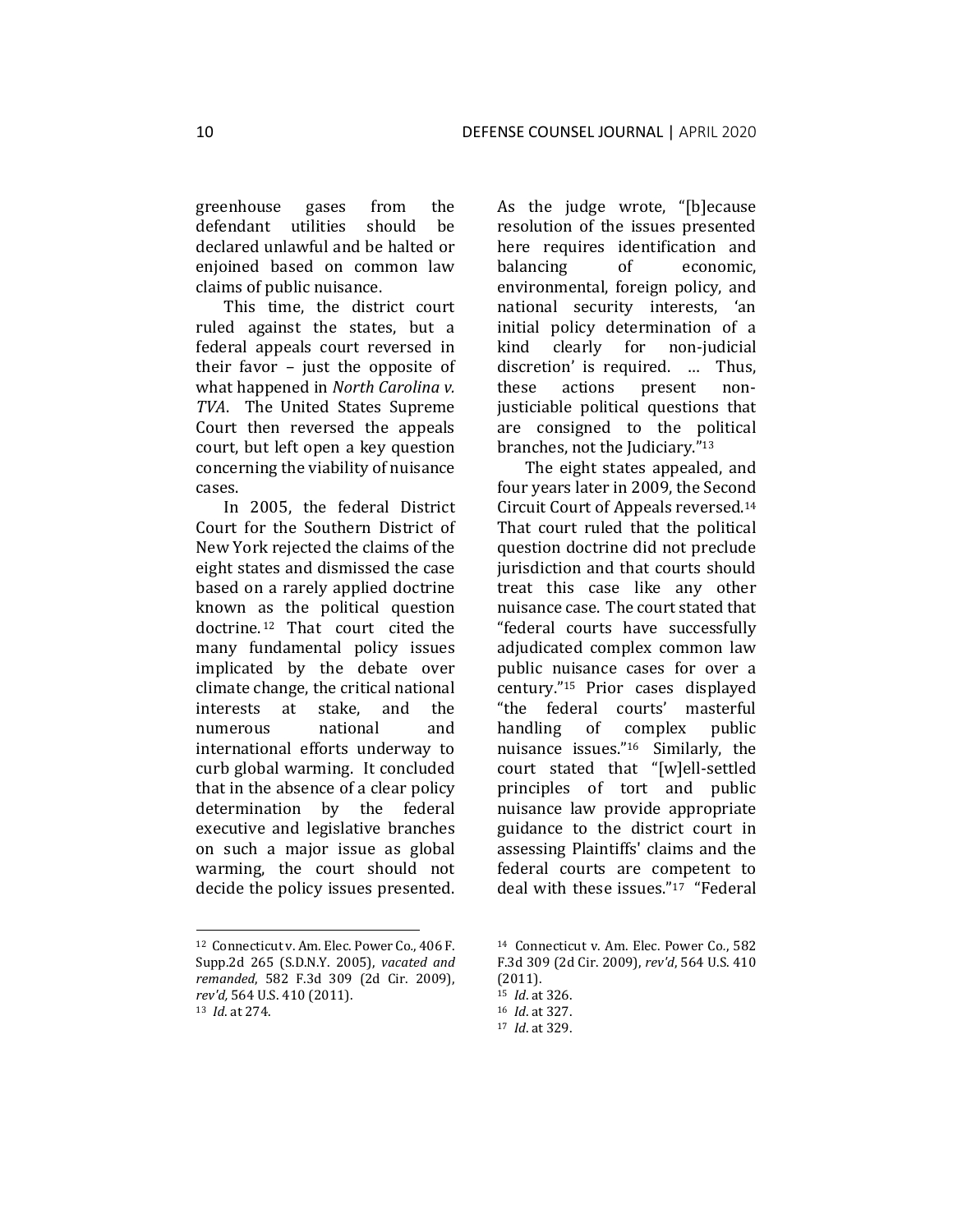courts have long been up to the task of assessing complex scientific evidence in cases … based … upon the federal common law…. They are adept in balancing the equities and in rendering judgment."<sup>18</sup>

The Second Circuit ruled that the case should go back to the district court to be decided based on federal common law of nuisance. The defendants appealed, and in 2011 the United States Supreme Court reversed,<sup>19</sup> but on a narrow ground that raised more questions than it answered. Notably, twentythree states joined in an *amicus* brief submitted to the Supreme Court opposing the use of common law nuisance actions to supplant regulatory processes. They wrote:

> "The unsurprising inefficacy of the common law … led to the enactment of extensive statutory regulation of pollution that has displaced the nuisance remedy in the major areas of pollution controversy."<sup>20</sup>

They urged the court to reject the claims of the eight state

plaintiffs, which these twenty-three states said "seek to roll back the administrative state and exalt the courts in terms of how society regulates emissions…."21 As for the ability of judges to decide important environmental nuisance claims, these twenty-three states were harsh in their criticism: "judges have no particular ability to make scientific determinations themselves or to balance costs and benefits of various courses of action suggested by scientific findings."<sup>22</sup> Moreover, they said, "[j]udges, being 'electorally irresponsible,' do not possess the right to make such complex and disputed cost-benefit assessments for society."<sup>23</sup>

The Supreme Court split on the basic question presented, whether the political question doctrine divested the courts of jurisdiction even to consider the case, as the district court had ruled. In an odd twist, Justice Sotamayor was disqualified from ruling on the case because she was one of the three court of appeals judges who heard the case at the Second Circuit, even though she never participated in that court's ruling, as she was elevated to the Supreme Court after

<sup>18</sup> *Id.*

<sup>19</sup> Am. Elec. Power Co. v. Connecticut, 564 U.S. 410, 131 S. Ct. 2527, 2531, 180 L. Ed. 2d 435 (2011).

<sup>20</sup> Brief of the States of Indiana, Alabama, Alaska, Arizona, Arkansas, Colorado, Florida, Georgia, Idaho, Kansas, Kentucky, Louisiana, Missouri, Nebraska, North Dakota, Ohio, Oklahoma, Pennsylvania,

South Carolina, South Dakota, Utah, West Virginia, and Wyoming, as Amici Curiae in Support of Petitioners at 2, AEP v. *Connecticut*, 564 U.S. 410 (2011) (No. 10- 174), 2011 WL 465735 at \*2.

<sup>21</sup> *Id*.

<sup>22</sup> *Id.* at \*16.

<sup>23</sup> *Id*.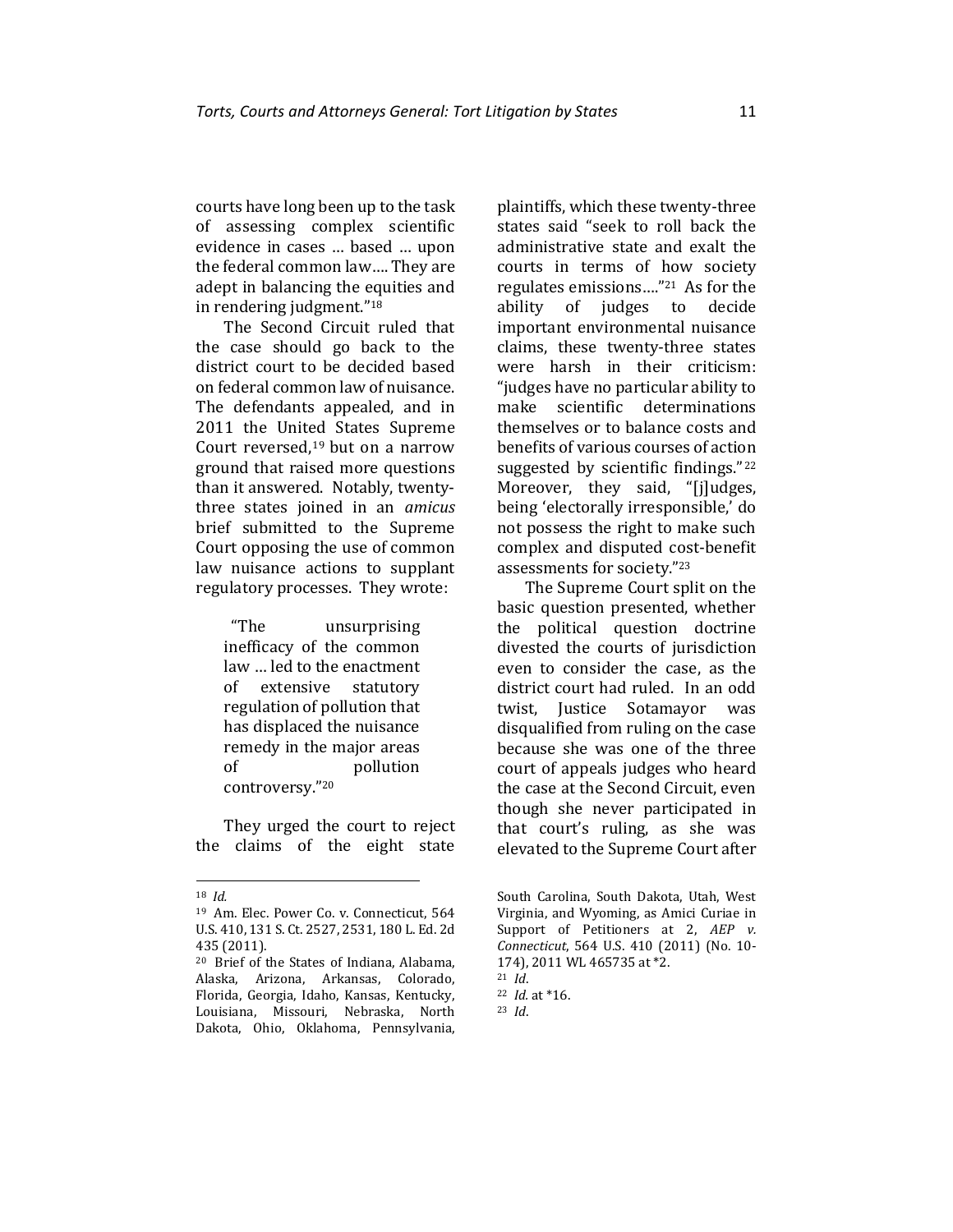the case was heard but before it was decided. Thus, she never got to cast her vote. That left eight Supreme Court justices to decide the case, and they split 4-4 on the political question doctrine. All eight Justices joined, however, in deciding that the case should be dismissed on the narrow ground that federal common law was displaced by the federal Clean Air Act and the authority that Act vested in the United States EPA. Thus, federal common law could not apply. The court left open the possibility, however, that state common law nuisance claims might be applied in other similar cases such as this.

# **B. State Suits Over MTBE in Gasoline**

To date, seven states plus the Commonwealth of Puerto Rico have filed suit against the oil industry seeking mostly money damages for alleged groundwater contamination from methyl tertiary butyl ether or "MTBE." The states, and the years when they filed, are as follows:

- 2003 State of New Hampshire
- 2003 State of New Mexico
- 2007 State of New Jersey
- 2007 Commonwealth of Puerto Rico I
- 2013 Commonwealth of Puerto Rico II

 Commonwealth of Pennsylvania State of Vermont State of Rhode Island State of Maryland

MTBE is a chemical that was added to gasoline in the U.S. between 1979 and 2006. It is still widely used in gasoline in other places around the world. MTBE served as a so-called oxygenate, meaning it increased the oxygen content of gasoline. The addition of MTBE to gasoline made engines run cleaner and reduced harmful air emissions, especially from older carbureted vehicles.

In 1990, Congress amended the Clean Air Act by adding a requirement that gasoline sold in certain areas with poor air quality contain a minimum amount of an oxygenate such as MTBE. The amendments required that "any gasoline sold, or dispensed, to the ultimate consumer in carbon monoxide nonattainment area … [shall] be blended ... to contain not less than 2.7 percent oxygen by weight."24 Thus, Congress sought, through use of oxygenates such as MTBE, to reduce vehicle emissions in order to improve air quality.

The legislative record establishes that Congress not only anticipated that MTBE would be the primary oxygenate used to meet the oxygenate mandate, but also

<sup>24</sup> 42 U.S.C. § 7545(m)(2).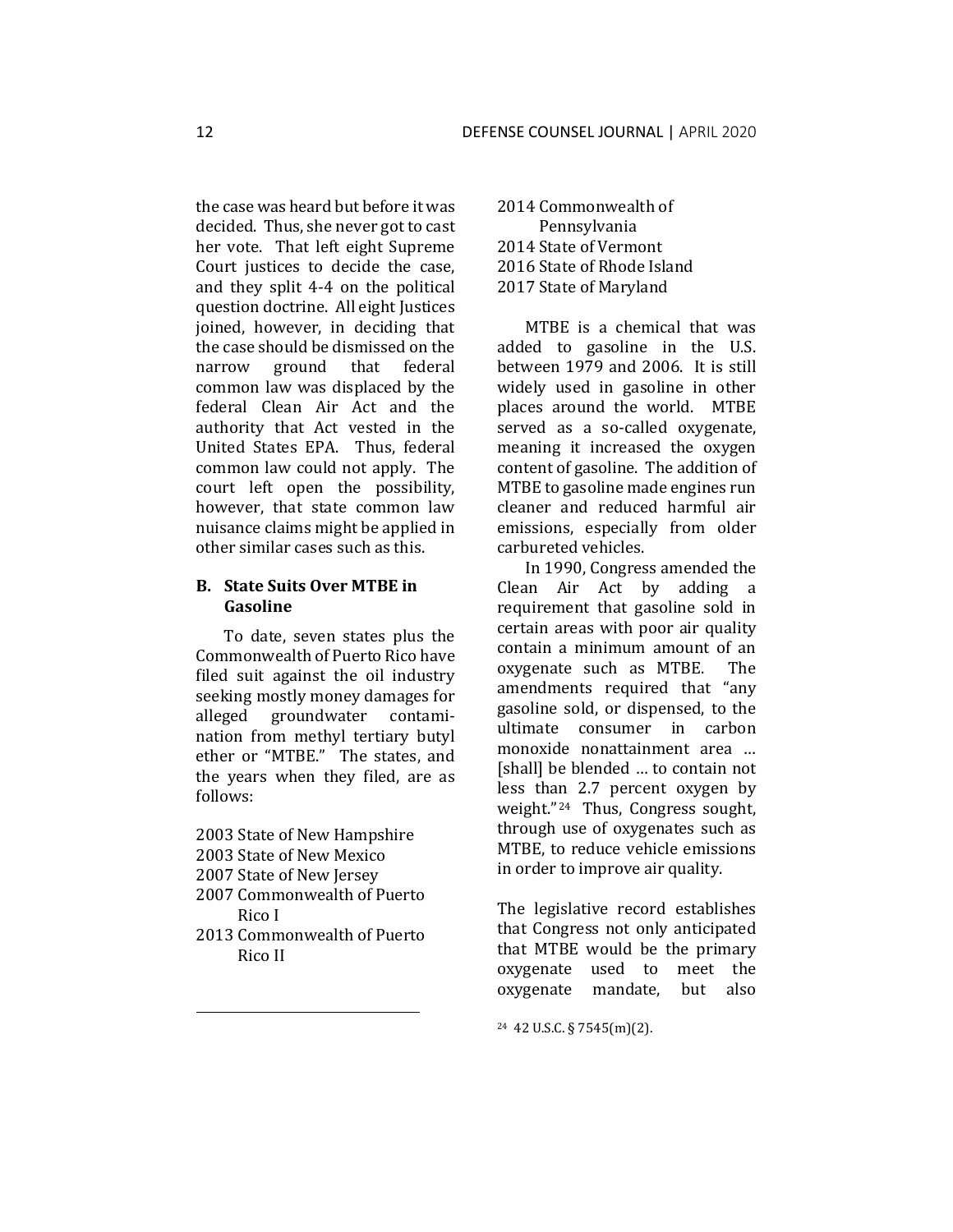encouraged the use of MTBE. Senate leaders stated, for example:

• "EPA predicts that the amendment will be met almost exclusively by MTBE";<sup>25</sup>

• Clean Air Act Amendments "will encourage the use of oxygencontaining additives like ethanol and MTBE";<sup>26</sup>

• "reformulated gasoline is to have not less than 2 percent oxygen by weight [which]… can be met by blending gasoline with a variety of additives like ethanol or MTBE";<sup>27</sup>

• the use of oxygenates such as MTBE in gasoline was "good for energy security and our balance of trade, as well as the environment," because the addition of MTBE would expand the gasoline supply and diminish reliance on foreign oil.<sup>28</sup>

The public record shows that EPA evaluated scientific and economic data and specifically approved MTBE as an acceptable fuel oxygenate to meet the Clean Air Act requirements. Thus, both Congress and EPA considered the relevant environmental, scientific, economic and political factors, and

<sup>25</sup> 136 Cong. Rec. 10792 (1990) (remarks of Sen. Daschle).

came to the considered judgment that the use of MTBE in gasoline was not only acceptable, but desirable.

The other principal oxygenate aside from MTBE was ethanol. But ethanol alone could not meet the federal mandate. Refiners nationwide had to blend nearly three billion gallons of oxygenates into gasoline to satisfy both the law and consumer demands for gasoline. The entire ethanol industry produced only a fraction of that quantity when the oxygenate mandate took effect. In addition, ethanol requires a special infrastructure that was not available at the time, because unlike MTBE, ethanol cannot be blended into gasoline at refineries and cannot be shipped along the national grid of pipelines. Instead, it must be delivered by rail, truck or barge to local terminals where it is blended at the last stage of the distribution process. In effect, then, refiners had no choice but to use MTBE to comply with federal law.

Certain states, too, encouraged or effectively required the use of MTBE – including some of the states that have since sued refiners for using MTBE or, put differently, sued

<sup>26</sup> 136 Cong. Rec. S 16954 (1990) (remarks of Sen. Chafee).

<sup>27</sup> 136 Cong. Rec. S 16922 (1990) (remarks of Sen. Durenberger).

<sup>28</sup> 136 Cong. Rec. 3513 (1990) (remarks of Sen. Daschle).

<sup>29</sup> 56 Fed. Reg. 31154 (July 9, 1991).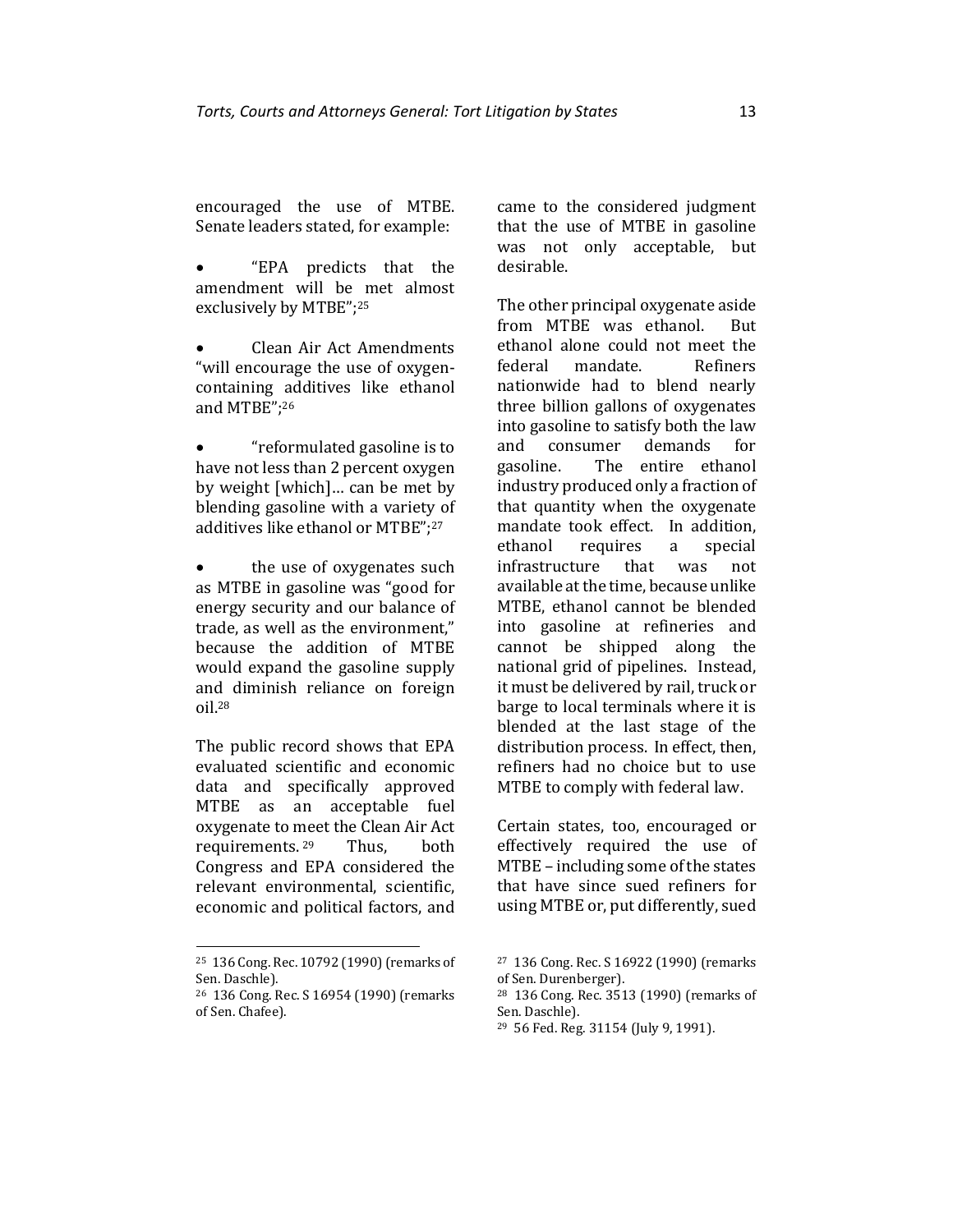them for doing what those states and the federal government required them to do. For example, only certain urban areas in New Jersey had such poor air quality that they were subject to the federal oxygenate mandate, but New Jersey chose to opt in to the federal program in its entirety, thus requiring an oxygenate throughout the state. New Jersey then enacted regulations that effectively precluded the use of ethanol as an oxygenate. When one oil company sought a waiver of those regulations in order to use ethanol, the state declined. That company sued the state for a waiver, but the state opposed and won. In 2004, years after the federal and state mandates took effect, and fully aware of the risks of MTBE to groundwater, the then-Commissioner of the New Jersey Department of the Environment stated "I continue to believe the air quality benefits of MTBE outweigh the groundwater impacts, which, while serious, are not a public health threat." Three years later, the state sued the oil industry for groundwater impacts from MTBE.

Likewise, the latest state to sue over MTBE, Maryland, had previously lauded the air benefits that MTBE

provided. In a press release issued in 2004, Maryland's Department of the Environment stated: "MTBE makes important environmental and economic contributions by improving Maryland's air quality and keeping gas prices affordable." 30

The state suits over MTBE all assert mainly common law claims for strict products liability, negligence, and nuisance. Using these vague common law theories, they seek to have juries hold those who made and marketed gasoline with MTBE liable for all alleged damages caused whenever and wherever the product was spilled or leaked into soil and groundwater, regardless of who caused the spill or leak.

Each of these states – indeed, every state in the nation – has a comprehensive statutory and regulatory scheme that imposes liability for spills and leaks of gasoline where it belongs: on the party that caused or allowed the discharge, generally the owner and operator of any site where a discharge occurs. These states also require that owners and operators demonstrate financial responsibility, or the wherewithal to pay for remediation in the event

<sup>30</sup> Press Release, Md. Dep't of Env't, *Governor Ehrlich Announces New Regulations to Cover MTBE and Other Petroleum Products* (Aug. 11, 2004), available at http://made.maryland.gov/ programs /Pressroom/Pages/651.aspx.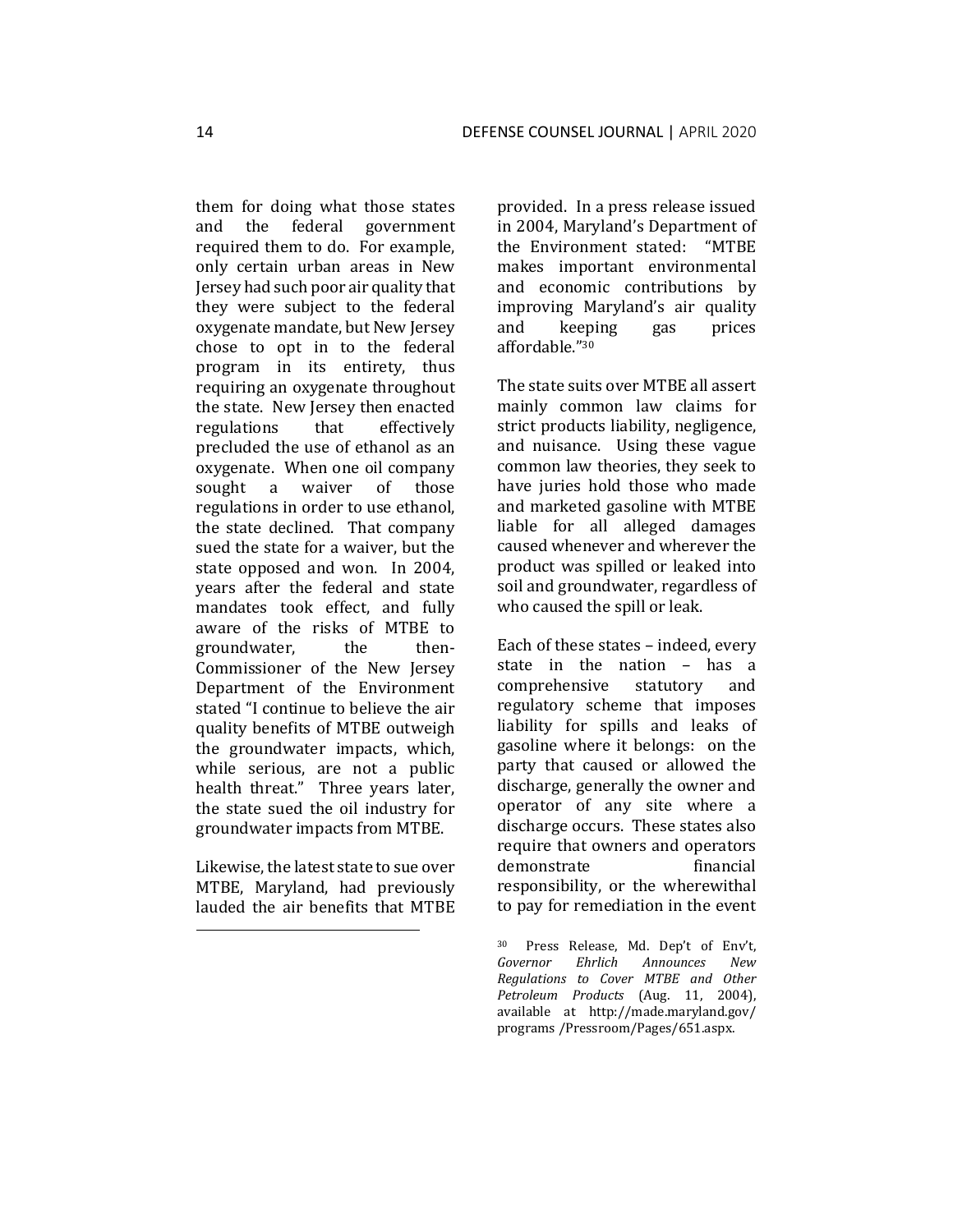of a discharge. States also have funds, typically financed by fees or taxes imposed on the oil industry, to cover the costs of remediation in those instances where the owner or operator cannot be identified or cannot afford to pay for cleanup. Some states even have special funds devoted to paying the costs of remediating MTBE.

The states have enormous statutory and regulatory authority to impose all manner of standards and requirements to prevent spills and to require remediation of spills of gasoline with or without MTBE. And they all exercise that authority. They all regulate the equipment required for the handling, storage and sale of gasoline, as well as a wide range of leak and spill prevention procedures. They all set and enforce exacting standards for remediation. The regulations and standards are the product of open, public legislative and rulemaking procedures. The procedures allow experts in science, technology and policy to develop the most effective means available for protecting human health and the environment and, where necessary, restoring the environment.

The states that have sued over MTBE are essentially asking that jurors disregard the states' own established statutory schemes which require that owners and operators of sites remediate discharges or pay for the remediation. Instead, they urge jurors to shift liability to those who made or marketed the spilled product. The states also seek to have jurors revamp the states' own standards for remediation. As an example, every state that has sued over MTBE has set a regulatory standard, usually designated a "maximum contaminant level" or MCL, for MTBE in groundwater and drinking water. New Jersey, for instance, imposes an MCL of 70 parts per billion or ppb for MTBE in both groundwater and drinking water. Hence, a party responsible for remediation of groundwater must reduce the level of MTBE to 70 ppb; likewise, a water utility must treat water to remove MTBE in excess of 70 ppb. By contrast, in the MTBE litigation, New Jersey and the other states demand that defendants pay to remove MTBE down to 1 ppb or below the method detection limit of water quality testing.

The states do not seek to compel cleanup so much as they seek to compel defendants to pay for what cleanup would cost. In other words, they seek money damages, measured by the cost to cleanup MTBE down to 1 ppb or lower, without any corresponding requirement that they actually use the money to remediate to that standard. Indeed, there is no reason or incentive for the states to use the money for cleanup. After all, they still compel owners and operators responsible for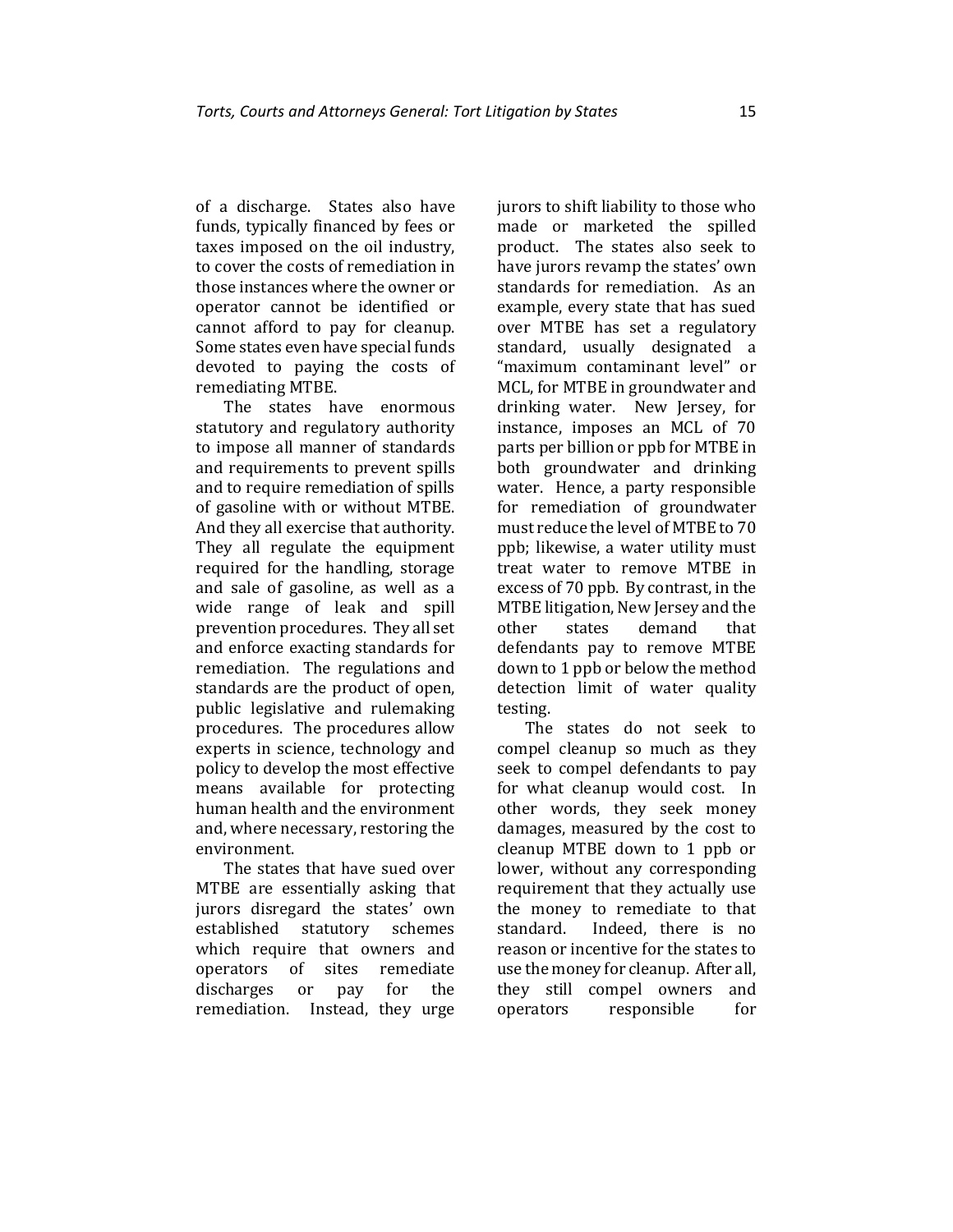discharges to pay for the very same cleanup, albeit to a less demanding standard, say 70 ppb rather than 1 ppb. Moreover, in setting the less demanding cleanup standards, the states effectively declare that cleanup below those standards is unnecessary, and so there is no cause for them to use money exacted through litigation to do more. Lest there be any question about the states' motivation, consider the case brought by the State of New Hampshire. That case went to trial against one defendant, and a state court jury in the state's capital awarded the state every cent it sought from that defendant, some \$236 million. Most of the award was for estimated future damages to test for and remediate or treat MTBE in groundwater and drinking water. The defendant moved to impose a trust on those estimated damages requiring that they be used for the very purposes for which they were awarded. The state opposed the motion. The trial court granted the motion. The state appealed. The New Hampshire Supreme Court reversed the ruling, holding that the state could use the funds for any purpose it chose.<sup>31</sup>

These MTBE cases stand as examples of the trend of states seeking to supplant regulatory standards that are rooted in science and produced by thorough

administrative processes with court decisions, or even jury verdicts, based on nebulous principles of common law. All of the MTBE cases brought by states were filed by private lawyers working on contingency agreements with the AGs. These lawyers have taken, or stand to take, large portions of whatever damages they can extract.

#### **C. State Suits Over PFCs and Other Contaminants**

A notable example of common law litigation by a state is the case of *State of Minnesota v. 3M Company.* The Minnesota Attorney General, along with outside contingency counsel, filed that case in 2010. The state alleged that 3M had disposed of, discharged, and released perflourochemicals or PFCs used in a variety of products including stain repellants such as Scotchgard™, non-stick cookware, fire retardants and chemical products.

According to the complaint, 3M manufactured PFCs in Minnesota for more than fifty years. 3M reportedly stopped producing PFCs in Minnesota in 2002. During production, 3M routinely disposed of wastes, including PFCs, in landfills. According to 3M, it did so lawfully with state-issued permits. Nonetheless, in the litigation, the state claimed damages for PFCs that

<sup>31</sup> State v. Exxon Mobil Corp*.*, 168 N.H. 211, 266-269, 126 A.3d 266, 310-312 (N.H. 2015).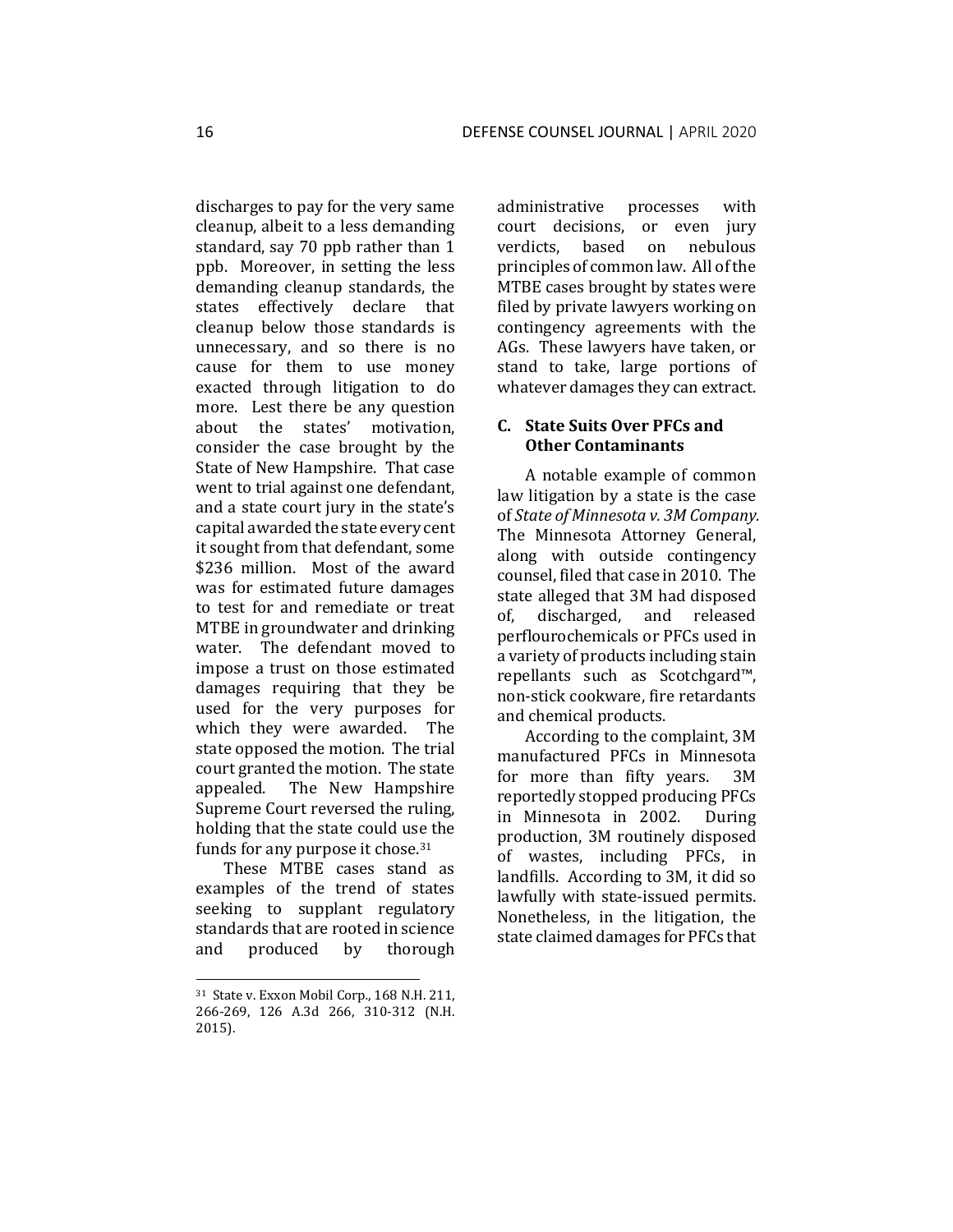leached from landfills to groundwater and surface water.

In the 2010 complaint, the state alleged that PFCs are persistent in the environment, in that they resist biodegradation, and that they bioaccumulate in aquatic life, animals and humans. More pointedly, the state alleged that PFCs pose serious risks to human health.

The state asserted claims for natural resource damages (NRD) based on a state statute which authorized the state to recover such damages in appropriate cases as trustee of the state's resources. But the state was not so much enforcing statutory or regulatory standards as it was suing for damages based on common law theories. The state asserted claims for nuisance, negligence and trespass. Based on those tort claims, the state also sought punitive damages. In other words, the state sought to have a jury award not only compensatory damages or NRD, but also punitive damages based on nebulous common law notions of nuisance and negligence.

In support of its claims, the state relied largely on an expert witness it engaged, David Sunding, a natural resources economist from U.C. Berkley. Dr. Sunding conducted a regression analysis of fertility rates, birth rates, and incidences of cancer in one community that was home to a landfill containing PFCs. He concluded, and the AG alleged in the litigation, that PFCs caused lower birth rates and higher cancer rates in that community.

Remarkably, about a week before trial was due to start, the Minnesota Department of Health publicly released a report that contradicted the allegations in the litigation. <sup>32</sup> The Department had conducted its own study of birth rates and cancer rates in the same community Dr. Sunding studied as well as others, covering longer time periods. That more fulsome study found no increased incidence of cancer and no decreased incidence of birth rates. The press quoted both the Attorney General and Health Department officials criticizing each other and the conflicting findings that each advanced. <sup>33</sup> The trial was postponed briefly to allow the

<sup>32</sup> News Release, Minnesota Department of Health, *MDH Scientists share results of additional analysis of east metro health data* (February 7, 2018), available at [https://www.health.state.mn.us/news/pre](https://www.health.state.mn.us/news/pressrel/2018/pfc020718.html) [ssrel/2018/pfc020718.html.](https://www.health.state.mn.us/news/pressrel/2018/pfc020718.html)

<sup>33</sup> *See, e.g.,* Josephine Marcotty, *State finds no clear health impact from 3M chemicals in east metro suburbs*, STARTRIBUNE (February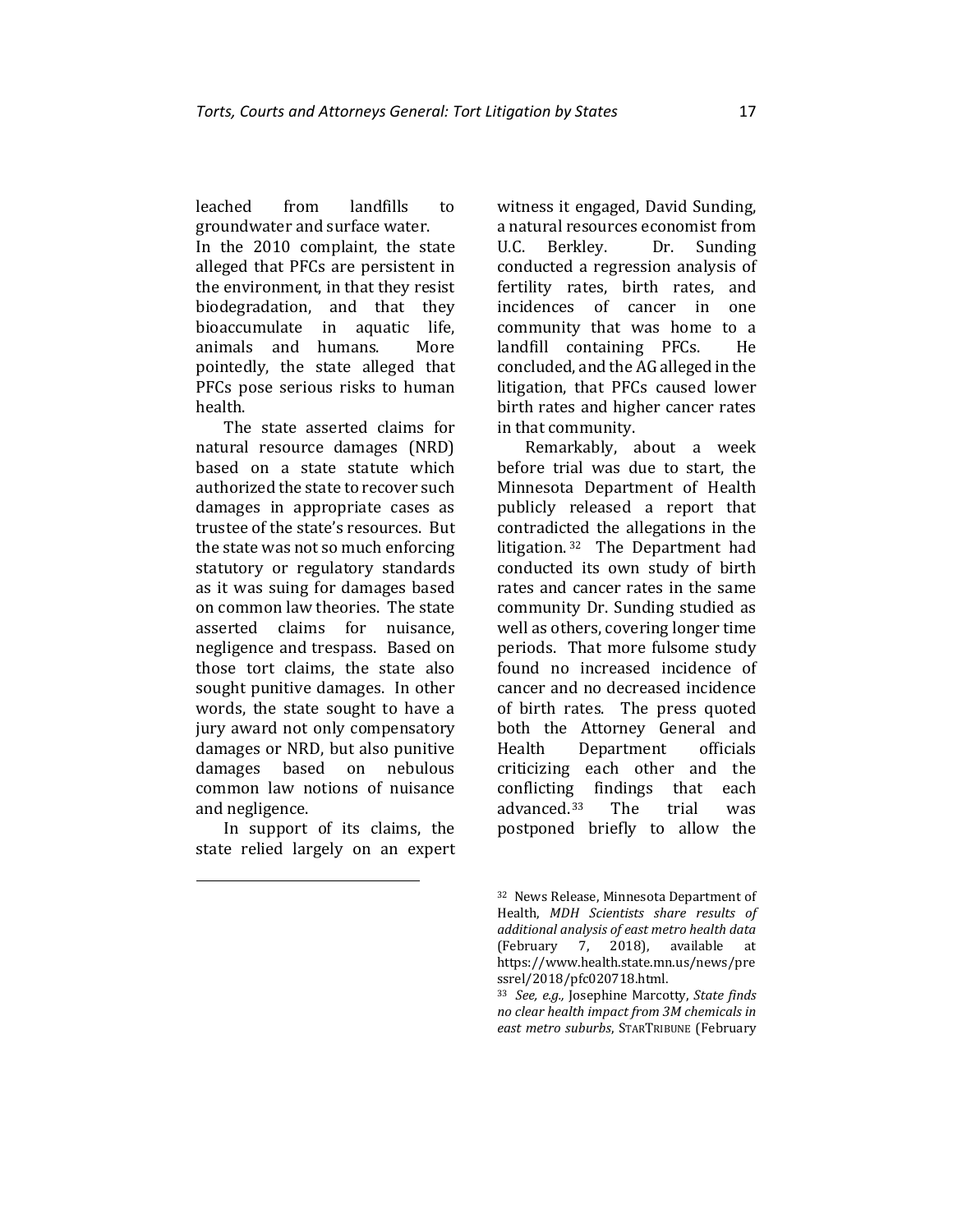parties time to take account of the new state study.

The AG pressed forward, seeking \$5 billion in damages. On the veritable eve of trial, the parties reached a settlement. While still denying liability, 3M agreed to pay \$850 million into a special fund known as the "3M Grant for Water Quality and Sustainability Fund." The settlement agreement sets forth "priorities" for the use of the fund, but also leaves the state broad discretion to spend the settlement money as it chooses.<sup>34</sup>

This case is notable for many reasons, not least because the attorney general sued one of the state's largest homegrown companies, formerly known as Minnesota Mining and Manufacturing Company, which remains one of the state's biggest employers. It also bears repeating that the suit sought damages for discharges and disposals that the state had permitted over the course of many years.

The case presented another twist worth mentioning. The Attorney General delegated the litigation to a private law firm working on a contingency which eventually received a large portion of the settlement, reportedly \$125 million. <sup>35</sup> That firm previously represented 3M in various matters, including environmental matters and regulatory proceedings over PFCs. The firm withdrew from representing 3M just weeks before filing the case for the state. For some five years, the case was mired in collateral litigation as 3M sought to disqualify the firm due to an alleged conflict. One judge ruled in favor of 3M;<sup>36</sup> a state appeals court affirmed; <sup>37</sup> then the Minnesota Supreme Court sent the matter back to determine whether 3M waited too long to raise the conflict objection.38 Eventually, 3M and the firm reached an agreement that settled the objection.

#### **D. State Suits Over Opioids**

Perhaps the most numerous and active current state tort litigation is being waged over the manufacture and distribution of opioids. At present, more than half the states in the U.S. have filed suit,

<sup>7, 2018),</sup> available at http://www.star [tribune.com/state-finds-no-health](http://www.startribune.com/state-finds-no-health-damage-from-3m-chemicals/473183213/)[damage-from-3m-chemicals/473183213/.](http://www.startribune.com/state-finds-no-health-damage-from-3m-chemicals/473183213/) <sup>34</sup> The settlement agreement is available at http://www.mncourts.gov/mncourtsgov/ media/High-Profile-Cases/27-CV-10-

<sup>28862/</sup>Agreement-and-Order.pdf.

<sup>35</sup> *See* Stephen Joyce, *Covington's \$125M Fee for 3M Case 'A Little Steep': Lawmaker*, BLOOMBERG ENVIRONMENT (March 5, 2018)<br>available at https://news.bloomberg available at [https://news.bloomberg](https://news.bloomberg/) environment.com/environment-and-

energy/covingtons-125m-fee-for-3m-casea-little-steep-lawmaker*.*

<sup>36</sup> Minnesota v. City of Lake Elmo, No. 27CV10-28862, 2012 WL 8898999 (Minn. Dist. Ct. Oct. 11, 2012).

<sup>37</sup> State ex rel. Swanson v. 3M Co*.,* No. A12- 1856, 2013 WL 3284285 (Minn. Ct. App. July 1, 2013), *aff'd in part, rev'd in part*, 845 N.W.2d 808 (Minn. 2014).

<sup>38</sup> State ex rel. Swanson v. 3M Co*.*, 845 N.W.2d 808 (Minn. 2014).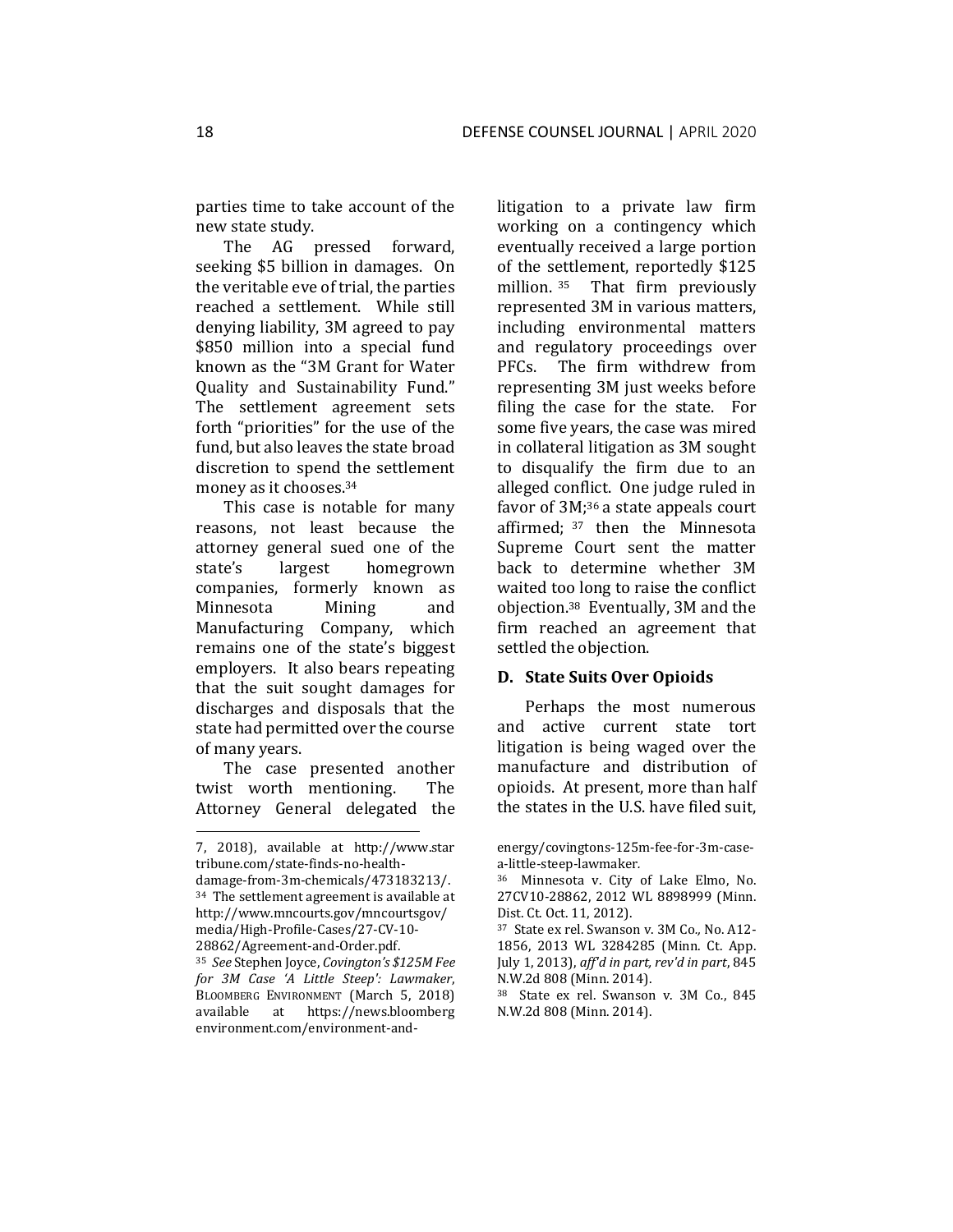typically against manufacturers and distributors. At the same time, hundreds of state political subdivisions, including cities, towns and counties, have filed similar suits.

To be sure, the opioid epidemic is real. State governments and their attorneys general have important roles to play in abating this crisis. Options for addressing the threat include stricter legislation and regulation, aggressive investigation of suspected wrongdoers, tighter enforcement of existing laws, and criminal penalties for those who violate the laws. Attorneys general should be at the vanguard of all these efforts.

Solving the crisis involves balancing important and oftencompeting public interests. Some might prefer to ban all addictive pain medication, but millions of people suffering chronic pain would likely disagree. Some may want the government directly involved in prescribing certain medications, but many doctors and patients treasure the sacred relationship between them and probably want the government to stand clear.

Addressing the crisis must also entail sound scientific analyses of the risks and benefits of particular pharmaceuticals in the context of complex medical assessments of widely different conditions and diagnoses. Expertise in pharmacology, toxicity and medicine, as well as alternative treatments, the science on addiction, and public policy must be considered in formulating solutions. Judges and jurors lack the requisite expertise to develop solutions. Civil litigation is incapable of accommodating all the competing interests at stake. And jury awards of money damages cannot solve the crisis. Yet attorneys general assert tort claims demanding damages.

AG suits over opioids assert a variety of claims including statutory claims such as violations of state consumer protection laws. In most cases, however, the remedies for statutory violations are limited and do not yield large money awards. Hence, AGs also typically assert common law tort claims for compensatory and punitive awards, as well as for injunctive relief. The most common tort claims in the opioid litigation are negligence, unjust enrichment, product liability, and the catch-all claim of nuisance.

The very vagueness of these common law tort claims enables AGs to assert them for a wide range of conduct, including both acts and omissions. So, for example, a manufacturer of opioids might be liable for negligence and product liability if a jury finds that the risks of its drugs outweighed the benefits. Likewise, a distributor might be liable for negligence and unjust enrichment if a jury concludes that it sold opioids too widely and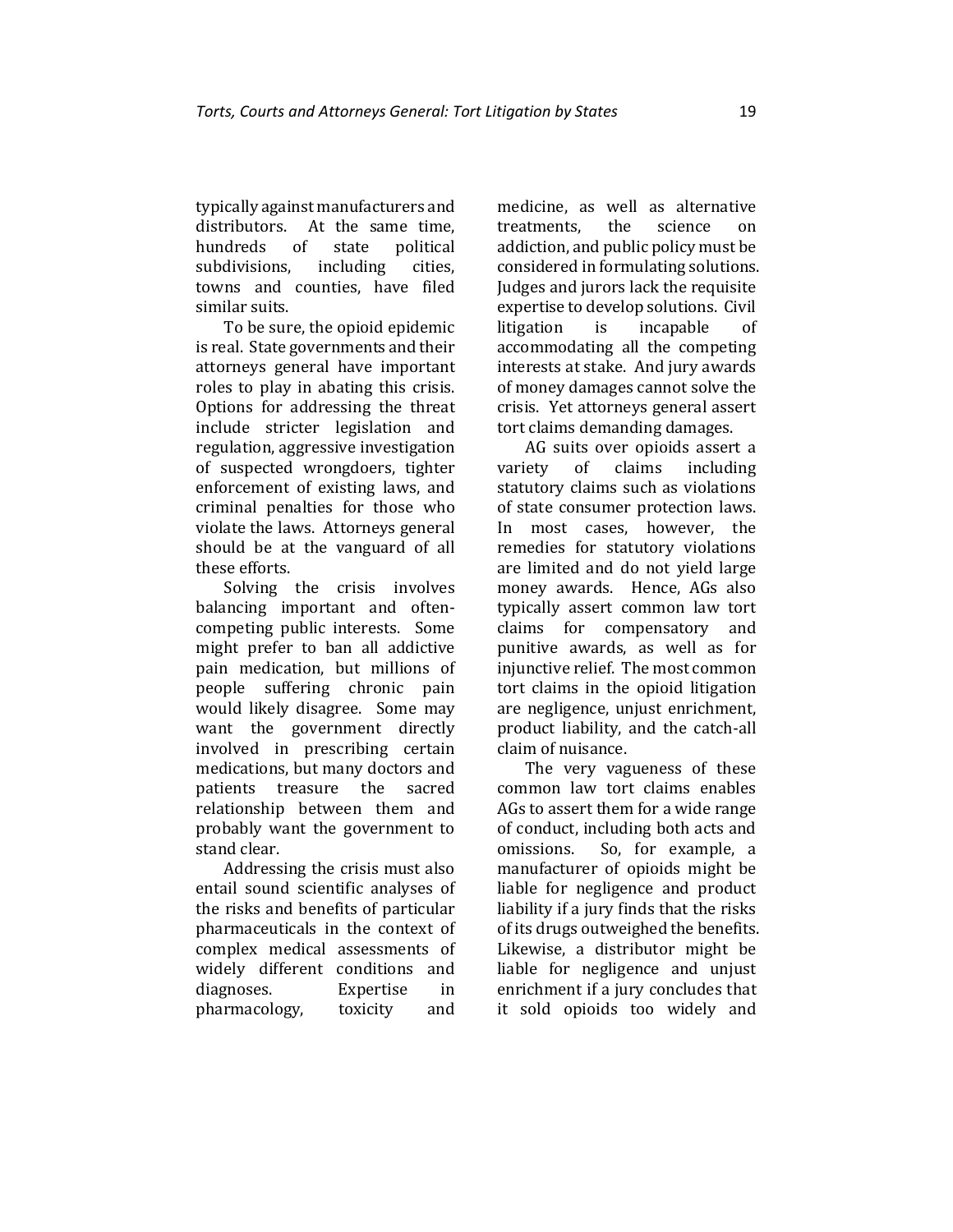thereby reaped undeserved profits. And all can be forced to pay damages if jurors determine that opioids cause harm that constitutes a nuisance.

Frequently, state attorneys general announce their filing of tort claims with press releases. Some excerpts from these public statements provide insight into the motivation that spurs these tort cases. Note the references to vague theories of liability and the demands for money damages.

*From Alaska Attorney General Jahna Lindemuth, Oct. 25, 2018*: 39

> "We are determined to address the opioid epidemic in Alaska, and to hold accountable those who created it," said Attorney General Jahna Lindemuth. "There's no denying that the oversupply of highly addictive opioids led to the public health emergency in our State. Those responsible for this must answer for their actions in order to make the

necessary changes for us to move forward."

\* \* \*

The State claims the defendants deliberately disregarded their duties to maintain effective controls and to identify, report and take steps to halt suspicious orders. As a result, the State claims the defendants created a public nuisance, were negligent, engaged in unfair trade practices, and were unjustly enriched.

*From former New York Attorney General Eric Schneiderman, Feb. 1, 2018:*<sup>40</sup>

> Although [a certain drug] was approved by the Food and Drug Administration (FDA) to treat excruciating cancer-related breakthrough pain, the complaint alleges that [the drug manufacturer] recklessly marketed the drug for much wider use, covering a much broader set of patients.

<sup>39</sup> Press Release, State of Alaska Department of Law, *Attorney General Alleges Fraudulent Distribution by Opioid Distributors*(October 25, 2018), available at [http://www.law.alaska.gov/press/release](http://www.law.alaska.gov/press/releases/2018/102518-Opioid.html) [s/2018/102518-Opioid.html.](http://www.law.alaska.gov/press/releases/2018/102518-Opioid.html)

<sup>40</sup> Press Release, New York State Office of the Attorney General, *A.G. Schneiderman Sues Fentanyl Maker Insys Therapeutics, Inc. for Dangerous and Deceptive Promotion of Prescription Opioid Subsys* (February 1, 2018), available at https://ag.ny.gov/ [press-release/ag-schneiderman-sues](https://ag.ny.gov/press-release/ag-schneiderman-sues-fentanyl-maker-insys-therapeutics-inc-dangerous-and-deceptive)[fentanyl-maker-insys-therapeutics-inc](https://ag.ny.gov/press-release/ag-schneiderman-sues-fentanyl-maker-insys-therapeutics-inc-dangerous-and-deceptive)[dangerous-and-deceptive.](https://ag.ny.gov/press-release/ag-schneiderman-sues-fentanyl-maker-insys-therapeutics-inc-dangerous-and-deceptive)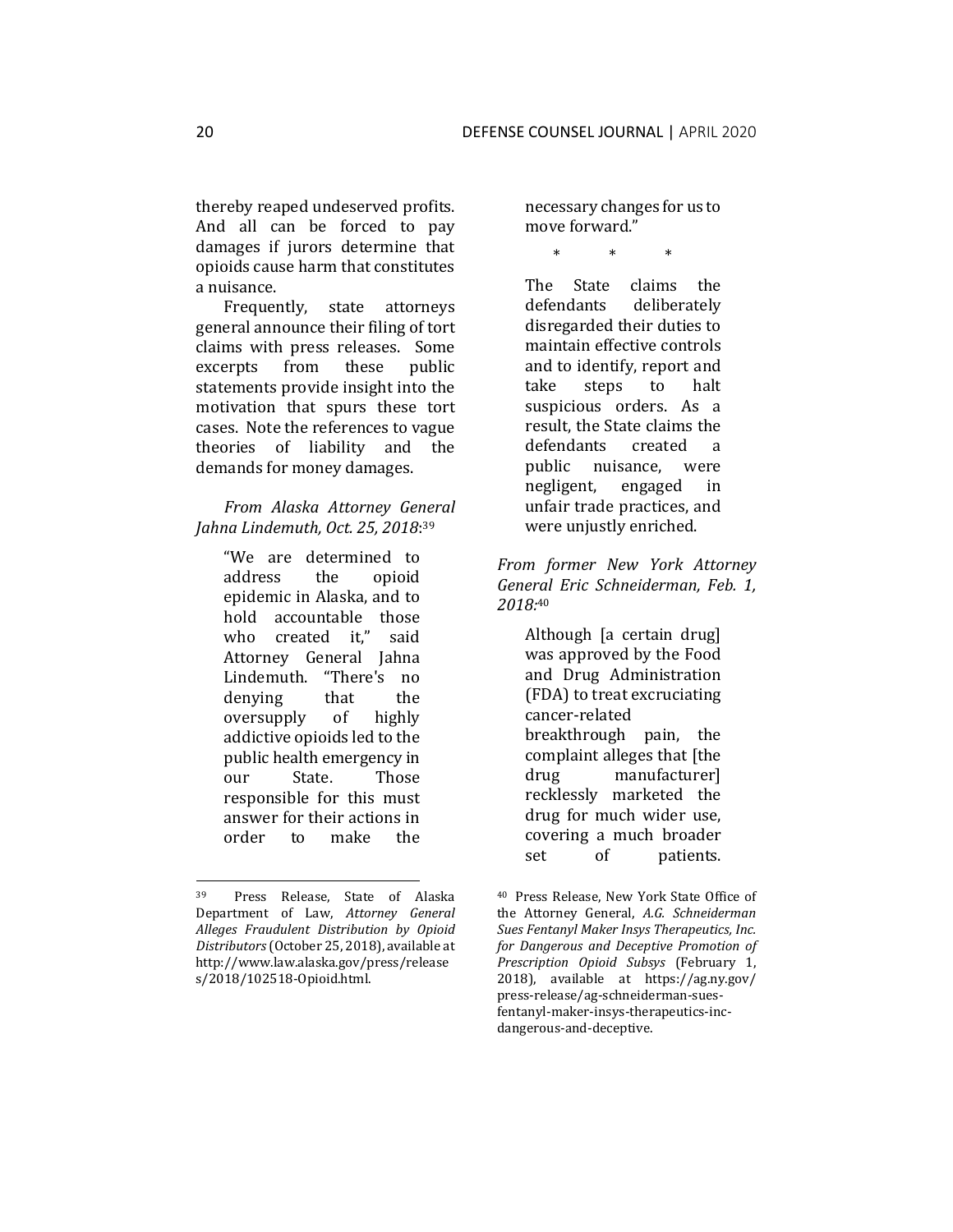Additionally, the company allegedly engaged in a pattern of deceptive and illegal conduct by downplaying the drug's risks of addiction, bribing doctors to prescribe the drug, and lying to healthcare providers to skirt their authorization process. As a result, the Attorney General's office is seeking penalties and disgorgement of all revenues accumulated during the period of misconduct up to \$75 million.

*From Texas Attorney General Ken Paxton, May 15, 2018*: 41

> "My office is holding [defendant manufacturer] accountable for fueling the nation's opioid epidemic by deceptively marketing prescription painkillers … when it knew their drugs were potentially dangerous and that its use had a high likelihood of leading to addiction," Attorney General Paxton

said. "As [defendant] got rich from sales of its opioids, Texans and others across the nation were swept up in a public health crisis that led to tens of thousands of deaths each year due to opioid overdoses."

Sales of [defendant's] opioids are worth billions of dollars every year nationwide. Attorney General Paxton's lawsuit seeks significant penalties from the company for its illegal conduct, and a permanent injunction to prevent future harm to Texans.

*From Kentucky Attorney General Andy Beshear, Nov. 6, 2017*: 42

> "Today we are taking action to hold [defendant manufacturer] responsible for unlawfully building a market for the chronic use of opioids in the name of increasing corporate profits, knowing all along the dangers of [its drug] that led to devastating

<sup>41</sup> News Release, Texas Attorney General's Office, *AG Paxton Announces Lawsuit Against Major Opioid Manufacturer Purdue Pharma for Violation of Texas Deceptive Trade Practices Act* (May 15, 2018), available at https://www.texasattorney [general.gov/news/releases/ag-paxton](https://www.texasattorneygeneral.gov/news/releases/ag-paxton-announces-lawsuit-against-major-opioid-manufacturer-purdue-pharma-violation-texas)[announces-lawsuit-against-major-opioid-](https://www.texasattorneygeneral.gov/news/releases/ag-paxton-announces-lawsuit-against-major-opioid-manufacturer-purdue-pharma-violation-texas)

[manufacturer-purdue-pharma-violation](https://www.texasattorneygeneral.gov/news/releases/ag-paxton-announces-lawsuit-against-major-opioid-manufacturer-purdue-pharma-violation-texas)[texas.](https://www.texasattorneygeneral.gov/news/releases/ag-paxton-announces-lawsuit-against-major-opioid-manufacturer-purdue-pharma-violation-texas)

<sup>42</sup> News Release, KENTUCKY.GOV, *Beshear Files Lawsuit Against Pharmaceutical Company for 'Contributing' to Opioid Overdoses, Deaths in Kentucky* (November 6, 2017).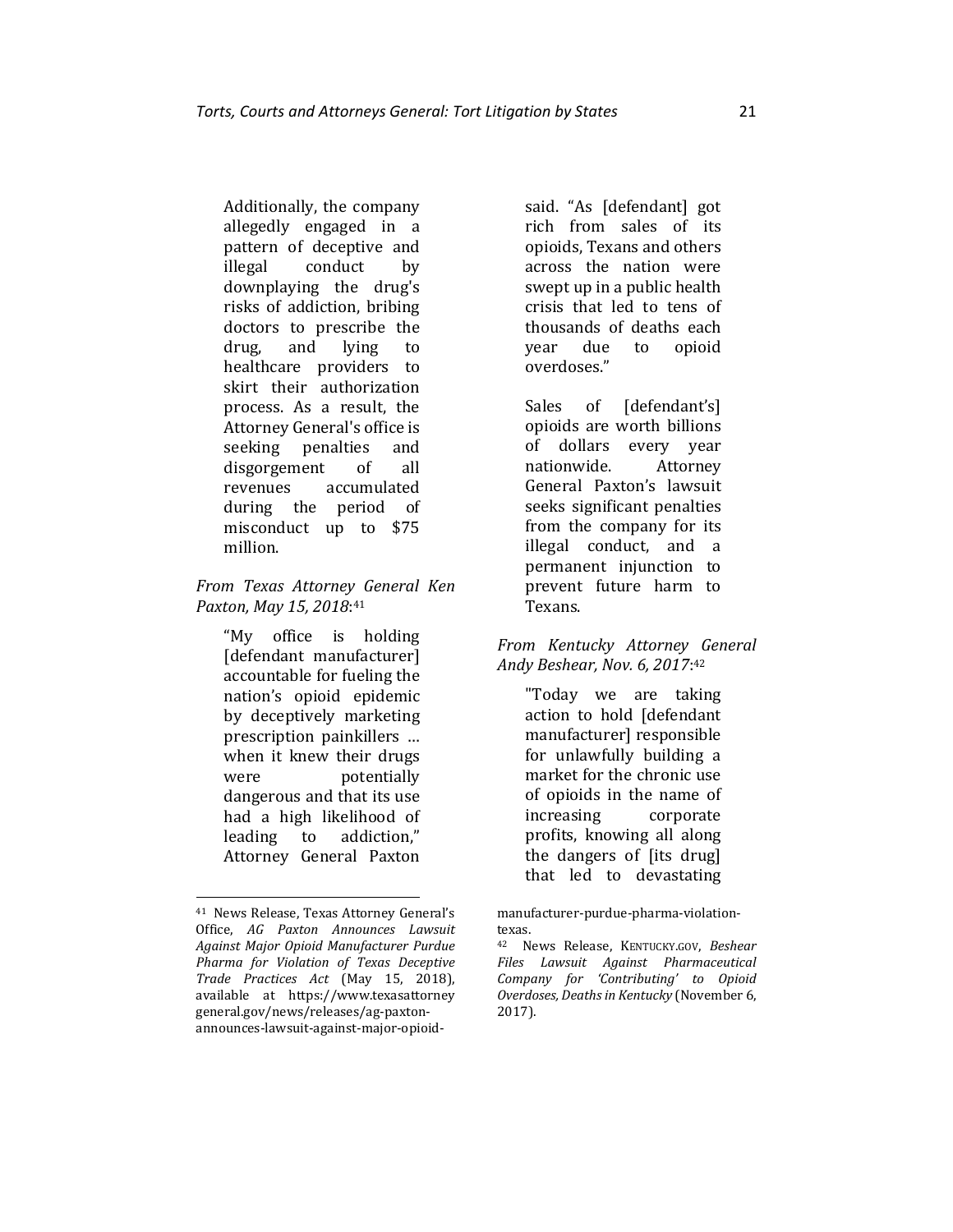effects on the Commonwealth," Beshear said.

\* \* \*

As part of Beshear's multifaceted strategy to combat the opioid crisis, on Sept. 22, 2017, Beshear's office awarded a contract to the legal team his office will partner with in the investigation and prospective litigation against opioid drug manufacturers distributors, and retailers. …

Beshear said the contract … provides that the contracting law firms and not the Commonwealth will pay the costs of any litigation.

Beshear emphasized the importance of the timely approval of the contract and noted that Kentucky needs the experience of local and national attorneys who have the resources and knowledge to help this office secure funds for the Commonwealth and to help repair the harm caused by those who have played a role in Kentucky's opioid crisis.

*From Tennessee Attorney General Herbert Slatery, March 21, 2018:*<sup>43</sup>

> Attorney General Herbert H. Slatery III filed motions to intervene in three lawsuits brought by district attorneys general against several opioid manufacturers and health care providers. This Office moved to intervene to protect the interests of the entire state and its citizens while fulfilling our statutory duty to direct the opioid litigation in the state. . . .

"[W]e are pursuing a dual track: conducting multiple investigations while also exploring settlement options," said General Slatery. "We want a global resolution that will provide comprehensive injunctive relief as well as remediation to assist with

<sup>43</sup> Press Release, State of Tennessee Office of the Attorney General, *Statement on Opioid Litigation* (March 21, 2018), available at https://www.tn.gov/ [attorneygeneral/news/2018/3/21/pr18-](https://www.tn.gov/attorneygeneral/news/2018/3/21/pr18-09.html) [09.html.](https://www.tn.gov/attorneygeneral/news/2018/3/21/pr18-09.html)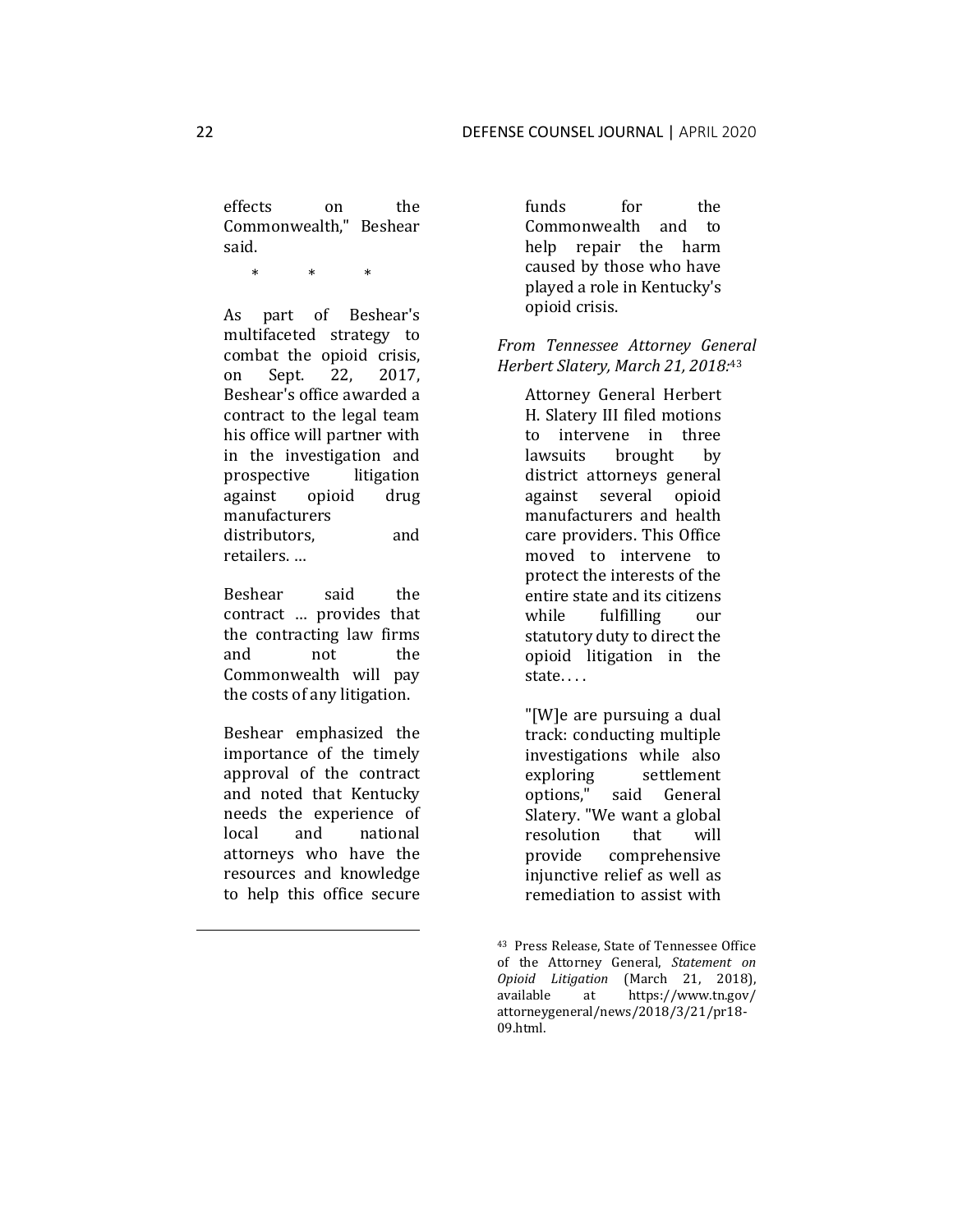prevention, treatment, and education efforts."

The Tennessee Attorney General's Office is leading a coalition of approximately 40 states … [which] is currently engaging in settlement discussions with certain manufacturers and distributors….

"Although this coordinated approach makes the State's claims stronger and more efficient by addressing them in a statewide manner, the ultimate goal is to maximize a recovery in order to address the epidemic in every community, particularly those hardest hit," General Slatery said.

We share the District Attorneys objectives of resolving a devastating epidemic and holding those responsible accountable. But, the Office disagrees on who should represent the State and assert the State's claims. The role of District Attorneys is traditionally in the criminal field, and we respect that role. These claims are civil claims, not criminal charges. …

Further, many of these issues may be eventually negotiated, and it is not<br>practical to have 14 practical to have 14 District Attorneys and the Attorney General represent the State's position. Each state cannot bring 14 people to the table and expect to accomplish anything.

[T]he District Attorneys have hired outside counsel without following statutory requirements. By statute the Governor and Attorney General approve engaging outside counsel. That approval was neither sought nor given and in these cases proves problematic. Our consistent position has been that all recoveries go to the state and affected areas, not to outside attorneys.

One article on the state AG litigation against opioid manufacturers and distributors describes the overarching objective of amassing the combined strength of attorneys general with an army of outside counsel to force massive money settlements. As the author of that article explains:

> State AGs already have "greater litigation resources and moral authority than is typically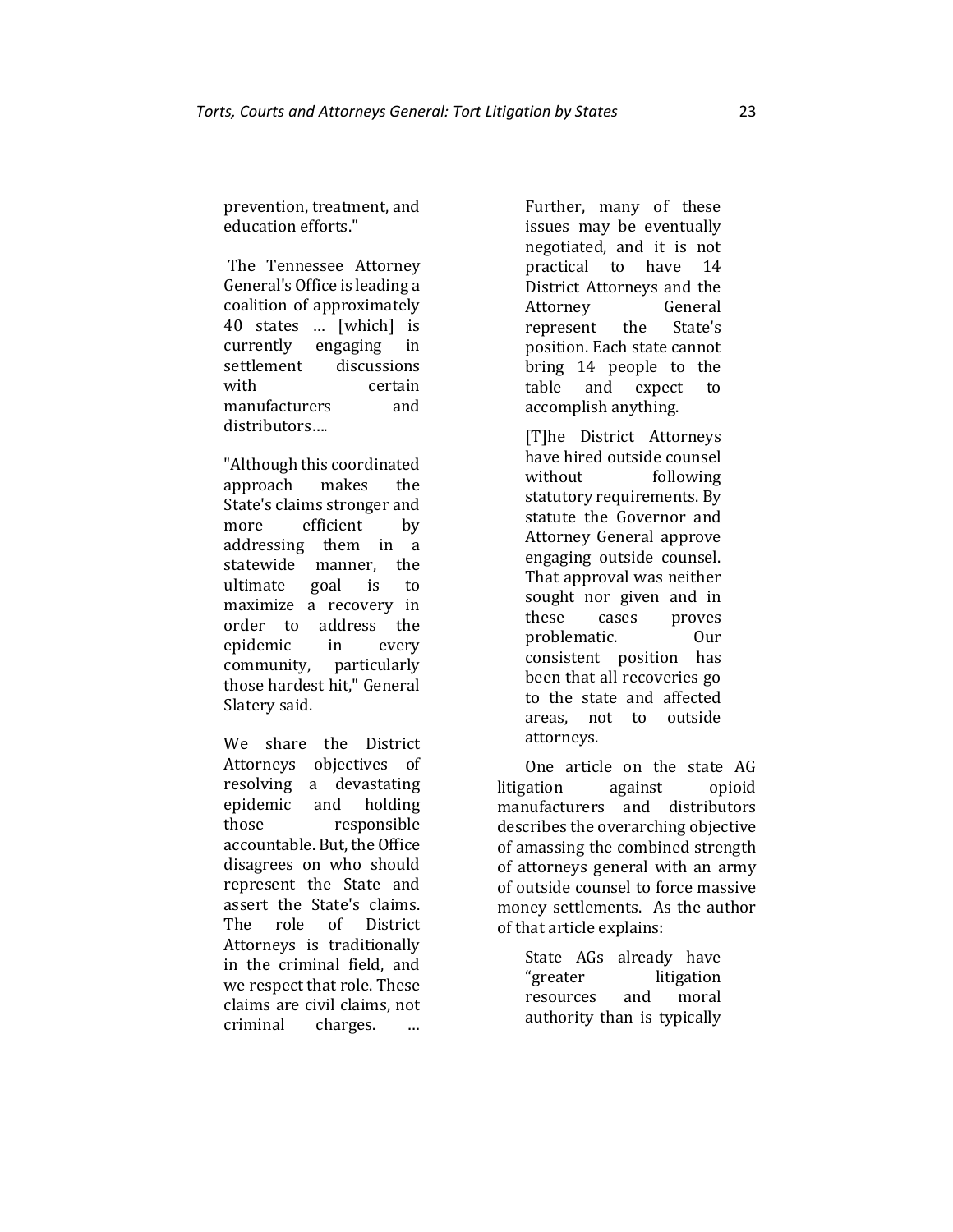present in mass tort actions initiated by private attorneys." When these state AGs combine with other AGs and private attorneys, "their resources and moral authority are even more powerful." Informal aggregations as large in scope as the tobacco and opioid litigation create a "combined litigation muscle, moral authority, and [high] potential for winning overwhelming judgments." Most importantly, the combined muscle allows plaintiffs to procure "large settlements even when their underlying legal claims are questionable."<sup>44</sup>

# **E. State Suits Over Other Activities**

State common law suits have been brought over a wide array of products and activities. Just for example, until 2008, when the Rhode Island Supreme Court dismissed the case, <sup>45</sup> that state's attorney general had sued the manufacturers of lead paint in a

case that lasted years and went through two lengthy jury trials. Although the state set levels of permissible lead in buildings, and heavily regulated places where such paint is still found, it sued the industry for damages in a jury trial solely on a claim of common law nuisance.

As another example, the former Attorney General of California Jerry Brown, sued major automakers for damages the state incurred due to climate change all on a nuisance theory.<sup>46</sup>

Large-scale cases have also been brought against financial services companies and numerous manufacturers based principally on consumer protection theories.

#### **IV. Practical Advice for Litigating against States**

#### **A. Get to Know State Officials**

A state is not just a government of laws, at least not when it resorts to common law litigation. In this context, the state is a litigant acting through individual representatives. Chief among the representatives is typically an attorney general or influential members of an AG's office, as well as a Governor with a

<sup>44</sup> Edgar Aliferov, Note, *The Role of Direct Injury Government-Entity Lawsuits in the Opioid Litigation,* 87 FORDHAM L. REV. 1141, 1182-1183 (Dec. 2018) (footnotes omitted), quoting Richard L. Cupp, Jr., *State Medical Reimbursement Lawsuits After Tobacco: Is the Domino Effect for Lead Paint* 

*Manufacturers and Others Fair Game?*, 27 PEPP. L. REV. 685, 689-690 (2000).

<sup>45</sup> State v. Lead Indus., Ass'n, Inc., 951 A.2d 428 (R.I. 2008).

<sup>46</sup> People of State of California v. Gen. Motors Corp., No. C06-05755 MJJ, 2007 WL 2726871 (N.D. Cal. Sept. 17, 2007).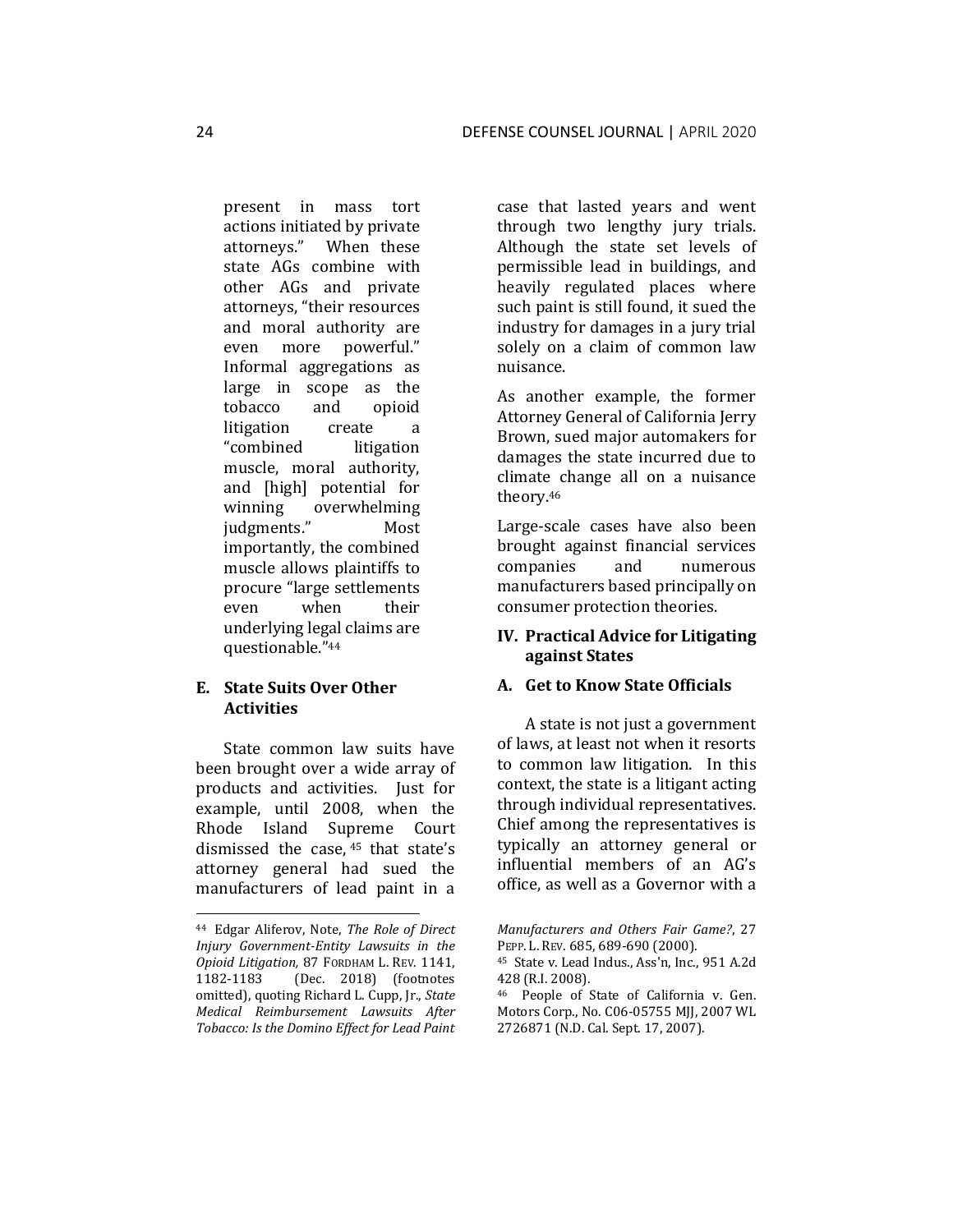staff. Each of these actors may have different or even competing interests and objectives. State officials also delegate substantial authority, and sometimes near total control of litigation, to outside lawyers. Add to all this the fact that litigation can last longer than the political careers of state officials, and the individuals representing the state can change periodically during the course of a case.

Precisely because a case of this sort involves vague common law notions, the positions that a state takes in litigation involve wideranging discretion exercised by these various individuals acting on behalf of the state. If a defendant is to influence the exercise of discretion by the state's representatives, it would do well to know those representatives and what drives them.

#### **B. Appeal to Political Interests**

A common motivation driving many a state official is political gain. Moreover, when officials file suit purportedly on behalf of the residents of a state, there should be good reason for the officials to want to satisfy those residents. This natural political motivation can frequently provide opportunities for defendants to affect positions states take in litigation.

# **C. Seek a Favorable Forum, Likely a Federal Court**

Litigation by states can be significantly affected by the venue, including by the difference between state and federal court. The latter is generally, though not always, preferable. The potential grounds for federal jurisdiction of claims asserted by states are varied and differ in different cases. Suffice it to say here that a defendant seeking federal jurisdiction may have numerous options, not all of them obvious, and would be well served to consult an expert in jurisdiction or at least a counsel with experience litigating jurisdictional issues with states.

## **D. Challenge Standing and Primary Jurisdiction**

Litigation with states can involve specialized issues of standing, such as the *parens patriae* issue described earlier. To cite another example, litigation with a state could involve thorny issues over the relative authority or standing among the state and its political subdivisions, such as counties, cities and towns. For instance, conduct for which a state seeks damages might have been permitted by a local authority, pitting one against the other. Conversely, a local authority might already have asserted and resolved a claim for some of the same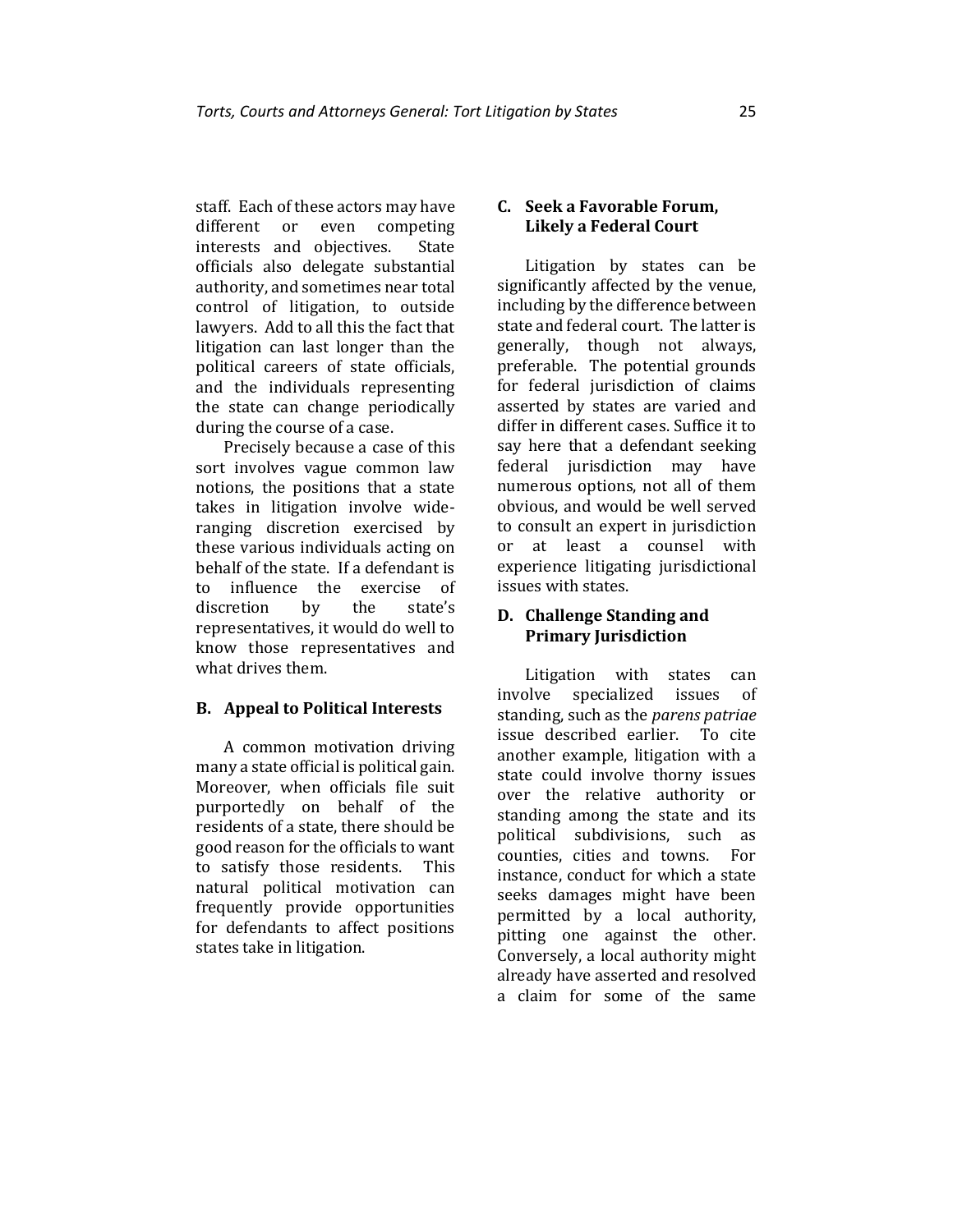conduct or damages the state asserts.

A related issue concerns the authority of a court to hear claims that are or should be within the primary province of a state regulatory agency. It is ironic, perhaps, but permissible for a defendant to seek dismissal of a claim brought by a state on the ground that the court should defer the claim to a state agency based on the doctrine of primary jurisdiction.

#### **E. Invoke Statutory and Regulatory Standards**

As noted, states frequently seek to have judges and juries impose on defendants common law-based standards that are more stringent or exacting than those set by the state itself through regulation or legislation. Occasionally, such claims can be barred by the doctrine of preemption, especially if the statutory or regulatory standard is embodied in federal law. Even if not preempted, the claims may be effectively barred, defeated or at least mitigated by demonstrating compliance with the set standard or urging that the set standard provide the norm for future conduct. There is room for creativity in arguing against such claims. For example, if a state routinely applies a regulatory cleanup standard and then sues a non-resident corporate defendant demanding a different standard,

that defendant might challenge the different standard under the Commerce Clause of the U.S. Constitution or the separation of powers doctrine.

# **F. Oppose State-Wide Claims and Demand Proof of Causation**

In some cases, such as those over MTBE, states seek damages for hundreds or even thousands of sites at once. States may find it expedient to try to dispense with site-specific proof over such issues as causation or damages. In the MTBE case brought by the State of New Hampshire, the state did just that, with approval of the state court. It was allowed to rely mostly on sweeping expert opinions based on statistical extrapolation to prove liability and damages for numerous sites state-wide, essentially depriving defendants of the ability to disprove causation or show a lack of damages at particular sites. This approach raises fundamental concerns of due process.

Similar issues are presented in other cases also such as opioid litigation where states would be hard-pressed to show specific damages caused by particular acts of any given defendant. So, too, in climate change litigation, it is virtually impossible for a state to show a causal link between actions of a particular defendant and specific damages, given that global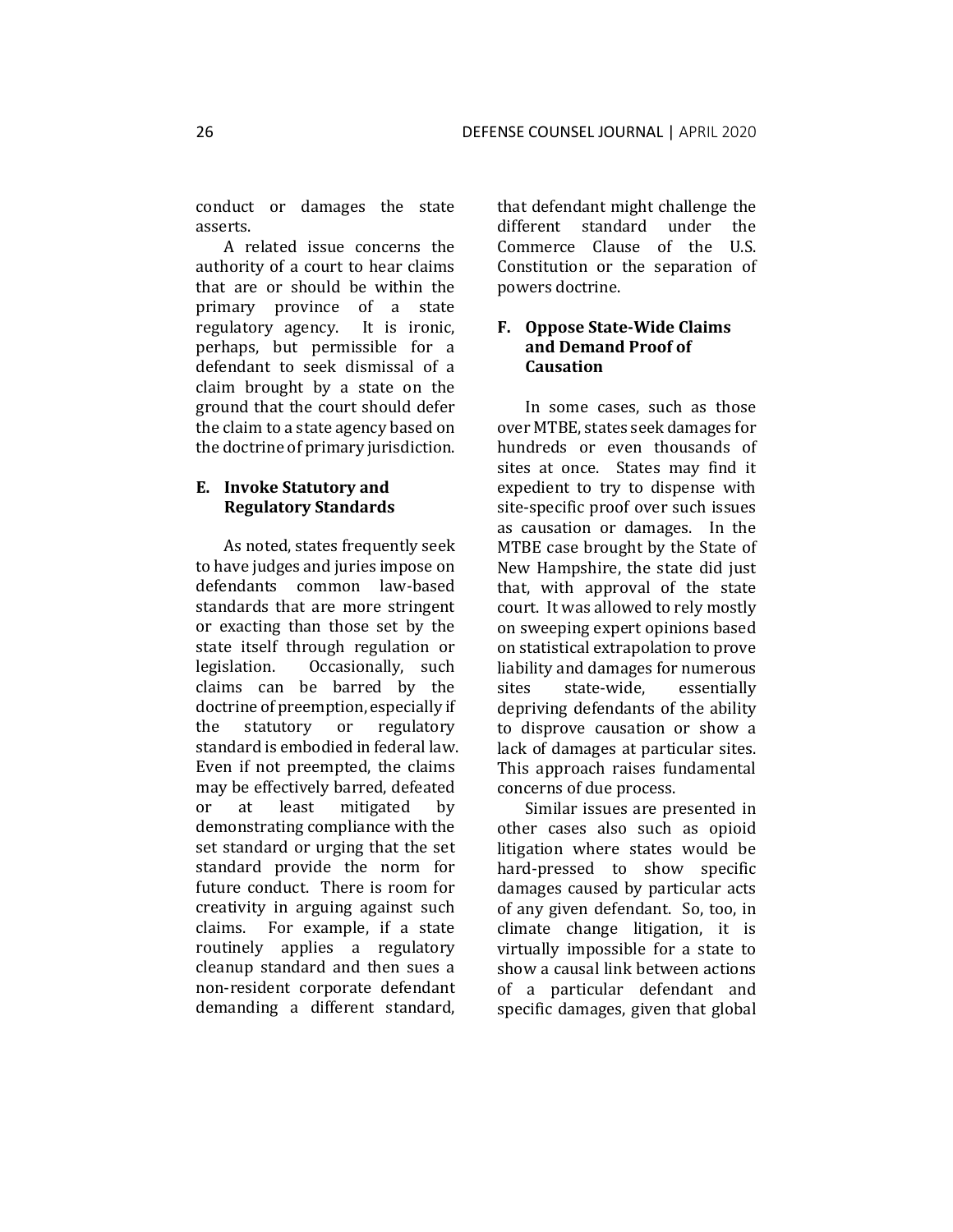warming is global and the contributors are countless. Likewise, in cases over PFCs or other contaminants, causation is challenging for states to the extent the contaminants emanate from numerous sources. In all these cases, defendants would do well to insist that states carry the essential burden of every claimant to prove proximate causation.

#### **G. Assure that Payments Are Properly Earmarked**

#### **1. Seek to Impose a Trust on a Judgment or Settlement**

Defendants in cases brought by states frequently have two main interests in assuring that any monies a state secures by judgment or settlement be used to remedy the alleged harm. *First,* dedicating the funds to remedy alleged harm better protects the defendant from claims by others over the same harm. *Second,* limiting the use of the funds may limit the incentive of state officials to demand the funds in the first instance, or at least mollify the extent of their demand. Case law is split on whether and under what circumstances a court can impose a trust over a judgment.

For instance, as noted earlier, in the *State of New Hampshire* MTBE case, the trial court granted a motion to require that a jury award for future cleanup costs be held in trust for future cleanup, but the state Supreme Court reversed that order. In a settlement, the parties are generally free to earmark the settlement funds. As explained previously, the parties did just that in the *Minnesota v. 3M* case, albeit to a limited extent.

## **2. Avoid Fines and Penalties**

Defendants have lots of reasons to want to avoid having to pay fines or penalties. One reason is that such payments are generally not tax deductible.<sup>47</sup>

A recent change in the Tax Code presents a trap for the unwary defendant settling claims brought by states. The Tax Cuts and Jobs Act enacted in late 2017 includes an amendment to Section 162(f) of the Tax Code affecting the deductibility of monies paid to state or other governments by way of a settlement or judgment. Under this amendment, even previously deductible payments to a government for restitution or to come into compliance with the law are no longer deductible unless the

<sup>47</sup> *See, e.g.,* IRS Publication 535, *Business Expenses,* 47 (July 24, 2019) ("generally, no deduction is allowed for penalties or fines paid to a government…"), available at https://www.irs.gov/pub/irspdf/p535.pdf.